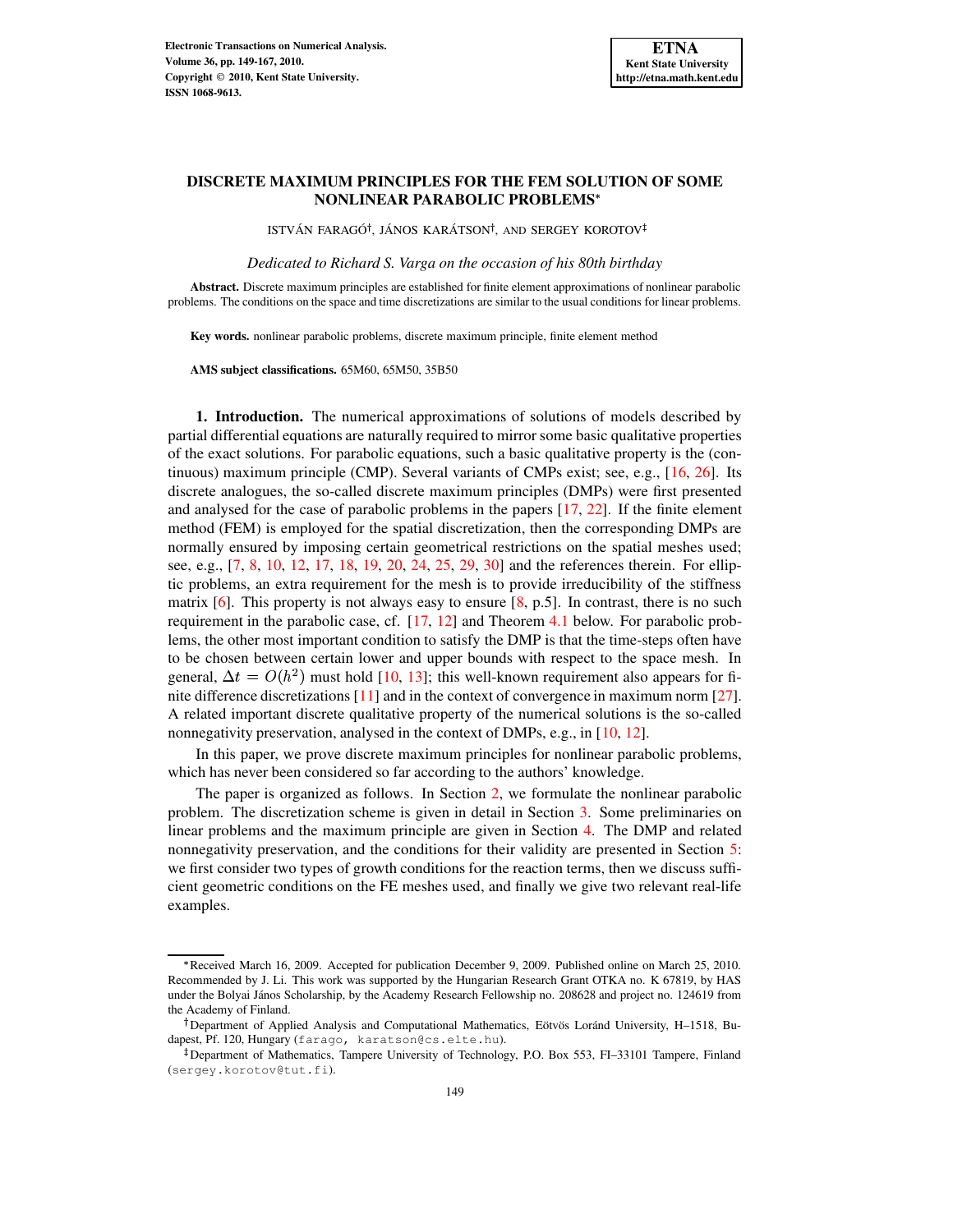<span id="page-1-0"></span>**2. The problem.** In the sequel, we consider the following mixed nonlinear parabolic problem. Find a function  $u = u(x, t)$ , such that

(2.1) 
$$
\frac{\partial u}{\partial t} - \text{div}\left(k(x, t, u, \nabla u)\nabla u\right) + q(x, t, u) = f(x, t) \text{ in } Q_T := \Omega \times (0, T),
$$

where  $\Omega$  is a bounded domain in  $\mathbb{R}^d$  and  $T > 0$ . The boundary and initial conditions are given by

<span id="page-1-5"></span>(2.2) 
$$
u(x,t) = g(x,t)
$$
 for  $(x,t) \in \Gamma_D \times [0,T],$ 

<span id="page-1-1"></span>(2.3) 
$$
k(x, t, u, \nabla u)\frac{\partial u}{\partial \nu} + s(x, t, u) = \gamma(x, t) \text{ for } (x, t) \in \Gamma_N \times [0, T],
$$

$$
(2.4) \t\t u(x,0) = u_0(x) \tfor x \in \Omega,
$$

<span id="page-1-4"></span>respectively. We impose the following

ASSUMPTION 2.1.

- (A1)  $\Omega$  is a bounded polytopic domain in  $\mathbb{R}^d$  with a Lipschitz continuous boundary  $\partial\Omega$ ;  $\Gamma_N, \Gamma_D \subset \partial\Omega$  are open sets, such that  $\Gamma_N \cap \Gamma_D = \emptyset$  and  $\Gamma_N \cup \Gamma_D = \partial\Omega$ .
- (A2) The scalar functions  $k: Q_T \times \mathbb{R}^{d+1} \to \mathbb{R}$ ,  $q: Q_T \times \mathbb{R} \to \mathbb{R}$  and  $s: \Gamma_N \times$  $[0,T] \times \mathbb{R} \to \mathbb{R}$  are measurable and bounded. Moreover, q and s are continuously differentiable with respect to their last variable  $\xi$ , on their domains of definition. Further,  $f \in L^{\infty}(Q_T)$ ,  $\gamma \in L^2(\Gamma_N \times [0,T])$ ,  $g \in L^{\infty}(\Gamma_D \times [0,T])$  and  $u_0 \in$  $L^{\infty}(\Omega)$ .
- (A3) There exist positive constants  $\mu_0$  and  $\mu_1$ , such that

<span id="page-1-7"></span>
$$
(2.5) \t\t 0 < \mu_0 \le k(x, t, \xi, \eta) \le \mu_1
$$

for all  $(x, t, \xi, \eta) \in \Omega \times (0, T) \times \mathbb{R} \times \mathbb{R}^d$ .

(A4) Let  $2 \le p_1$  if  $d = 2$ , or  $2 \le p_1 < \frac{2d}{d-2}$  if  $d > 2$ . Further, let  $2 \le p_2 < 2.5$  if  $d = 2$ or 3 and  $p_2 = 2$  if  $d > 3$ . There exist constants  $\alpha_1, \alpha_2, \beta_1, \beta_2 \ge 0$ , such that for any  $x \in \Omega$  (or  $x \in \Gamma_N$ , respectively),  $t \in (0, T)$  and  $\xi \in \mathbb{R}$ ,

<span id="page-1-6"></span>
$$
(2.6) \qquad 0 \le \frac{\partial q(x,t,\xi)}{\partial \xi} \le \alpha_1 + \beta_1 |\xi|^{p_1-2}, 0 \le \frac{\partial s(x,t,\xi)}{\partial \xi} \le \alpha_2 + \beta_2 |\xi|^{p_2-2}.
$$

We define weak solutions in the usual way as follows. Let  $H_D^1(\Omega) := \{u \in H^1(\Omega) :$  $u_{\Gamma_D} = 0$ . A function  $u: Q_T \to \mathbb{R}$  is called the weak solution of the problem [\(2.1\)](#page-1-0)–[\(2.4\)](#page-1-1) if u is continuously differentiable with respect to t and  $u(.,t) \in H_D^1(\Omega)$  for all  $t \in (0,T)$  and satisfies the relation

<span id="page-1-2"></span>
$$
(2.7) \qquad \int_{\Omega} \frac{\partial u}{\partial t} v \, dx + \int_{\Omega} \left( k(x, t, u, \nabla u) \nabla u \cdot \nabla v + q(x, t, u) v \right) dx + \int_{\Gamma_N} s(x, t, u) v \, d\sigma
$$

$$
= \int_{\Omega} f v \, dx + \int_{\Gamma_N} \gamma v \, d\sigma, \qquad \forall v \in H_D^1(\Omega), \quad t \in (0, T).
$$

<span id="page-1-3"></span>Further,

(2.8) 
$$
u = g
$$
 on  $[0, T] \times \Gamma_D$ ,  $u|_{t=0} = u_0$  in  $\Omega$ .

Here and in the sequel, equality of functions in Lebesgue or Sobolev spaces is understood almost everywhere.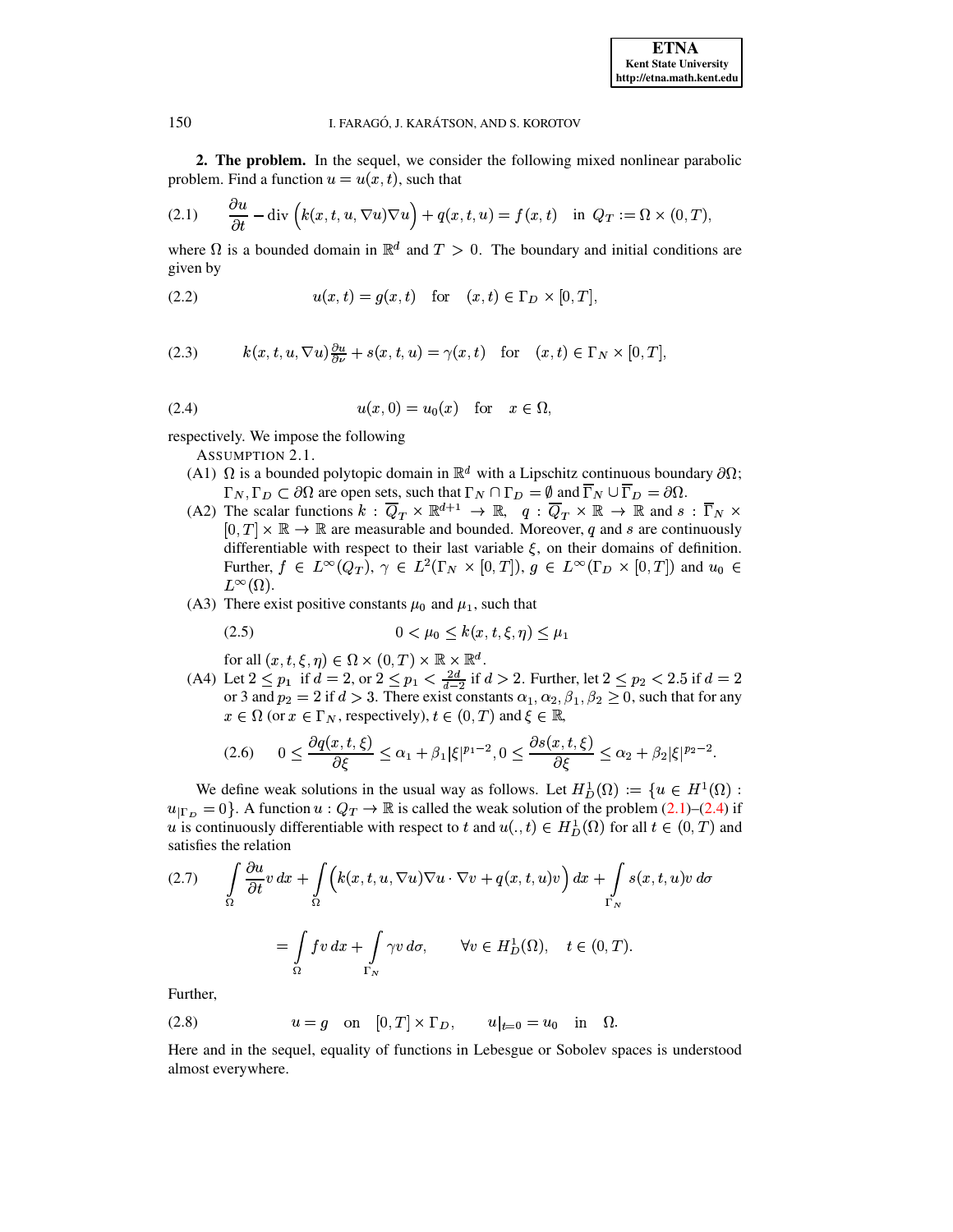<span id="page-2-0"></span>**3. Discretization scheme.** The discretization of problem  $(2.1)$ – $(2.4)$  is built up in a standard way. The presentation below is an adoption of the discretization in  $[12]$  to the nonlinear case.

<span id="page-2-2"></span>**3.1. Semidiscretization in space.** Let  $\mathcal{T}_h$  be a finite element mesh over the solution domain  $\Omega \subset \mathbb{R}^d$ , where h stands for the discretization parameter. We choose basis functions  $\phi_1, ..., \phi_{\bar{m}}$ , assumed to be continuous and to satisfy

(3.1) 
$$
\phi_i \ge 0 \quad (i = 1, ..., \bar{m}), \qquad \sum_{i=1}^m \phi_i \equiv 1.
$$

Let there exist node points  $P_i \in \overline{\Omega}$ ,  $i = 1, \dots, \overline{m}$ , such that

$$
\phi_i(P_j) = \delta_{ij},
$$

where  $\delta_{ij}$  is the Kronecker symbol. (These conditions hold, e.g., for standard linear, bilinear or prismatic FEM.) Let  $V<sub>h</sub>$  denote the finite element subspace spanned by the above basis functions:

<span id="page-2-3"></span>
$$
V_h = \text{span}\{\phi_1, ..., \phi_{\bar{m}}\} \subset H^1(\Omega).
$$

<span id="page-2-4"></span>Now, let  $m < \bar{m}$  be such that

$$
(3.3) \t P_1, ..., P_n
$$

are the vertices that lie in  $\Omega$  or on  $\Gamma_N$ , and let

$$
(3.4) \t\t P_{m+1}, ..., P_{\bar{m}}
$$

be the vertices that lie on  $\overline{\Gamma}_D$ . Then the basis functions  $\phi_1, ..., \phi_m$  satisfy the homogeneous Dirichlet boundary condition on  $\Gamma_D$ , i.e.,  $\phi_i \in H_D^1(\Omega)$ . We define

$$
V_h^0 = \text{span}\{\phi_1, ..., \phi_m\} \subset H_D^1(\Omega).
$$

Then the semidiscrete problem for  $(2.7)$  with initial-boundary conditions  $(2.8)$  reads as follows: find a function  $u_h = u_h(x, t)$ , such that

$$
u_h(x,0) = u_0^h(x), \quad x \in \Omega,
$$

$$
u_h(.,t) - g_h(.,t) \in V_0^h, \quad t \in (0,T),
$$

and

$$
\int_{\Omega} \frac{\partial u_h}{\partial t} v_h \, dx + \int_{\Omega} \left( k(x, t, u_h, \nabla u_h) \nabla u_h \cdot \nabla v_h + q(x, t, u_h) v_h \right) dx + \int_{\Gamma_N} s(x, t, u_h) v_h \, d\sigma
$$

<span id="page-2-1"></span>(3.5) 
$$
= \int_{\Omega} f v_h dx + \int_{\Gamma_N} \gamma v d\sigma, \qquad \forall v_h \in V_0^h, \quad t \in (0, T)
$$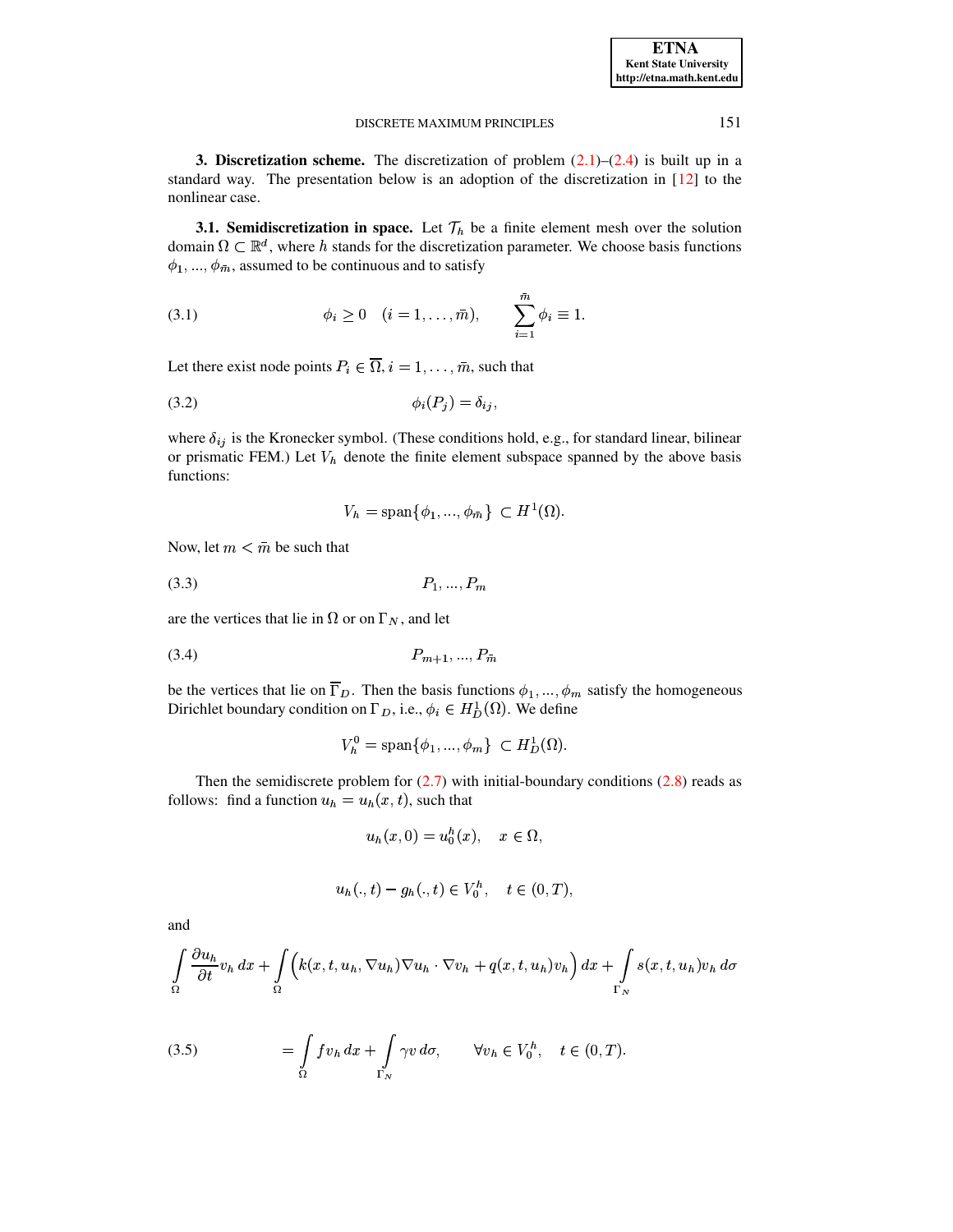In the above formulae, the functions  $u_0^h$  and  $g_h(.,t)$  (for any fixed t) are suitable approximations of the given functions  $u_0$  and  $g(.,t)$ , respectively. In particular, we will use the following form to describe  $g_h$ :

(3.6) 
$$
g_h(x,t) = \sum_{i=1}^{m_{\partial}} g_i^h(t) \phi_{m+i}(x),
$$

where

152

<span id="page-3-0"></span>
$$
m_{\partial}:=m-m.
$$

We note that, based on the consistency of the initial and boundary conditions  $(g(s, 0))$  $u_0(s), s \in \partial\Omega$ , we obtain

<span id="page-3-3"></span>
$$
g(P_{m+i},0) = u_0(P_{m+i}), \quad i = 1,\ldots,m_\partial.
$$

We seek the numerical solution of the form

(3.7) 
$$
u_h(x,t) = \sum_{i=1}^m u_i^h(t)\phi_i(x) + g_h(x,t)
$$

and notice that it is sufficient that  $u_h$  satisfies (3.5) for  $v_h = \phi_i$ ,  $i = 1, 2, ..., m$ , only. Then, introducing the notation

(3.8) 
$$
\mathbf{u}^{h}(t) = [u_{1}^{h}(t), \ldots, u_{m}^{h}(t), g_{1}^{h}(t), \ldots, g_{m_{\partial}}^{h}(t)]^{T},
$$

we are led to the following Cauchy problem for the system of ordinary differential equations:

(3.9) 
$$
\mathbf{M} \frac{\mathrm{d} \mathbf{u}^h}{\mathrm{d} t} + \mathbf{G}(\mathbf{u}^h(t)) = \mathbf{f}(t),
$$

<span id="page-3-1"></span>(3.10) 
$$
\mathbf{u}^{h}(0) = \mathbf{u}_{0}^{h} = [u_{0}(P_{1}), \ldots, u_{0}(P_{m}), g_{1}^{h}(0), \ldots, g_{m_{\partial}}^{h}(0)]^{T}
$$

<span id="page-3-2"></span>where

(3.11) 
$$
\mathbf{M} = [M_{ij}]_{m \times \bar{m}}, \quad M_{ij} = \int_{\Omega} \phi_j(x) \phi_i(x) dx,
$$

$$
\mathbf{G}(\mathbf{u}^h(t))=[G(\mathbf{u}^h(t))_i]_{i=1,\ldots,m},
$$

$$
G(\mathbf{u}^{h}(t))_{i} = \int_{\Omega} \left( k(x, t, u_{h}, \nabla u_{h}) \nabla u_{h} \cdot \nabla \phi_{i} + q(x, t, u_{h}) \phi_{i} \right) dx + \int_{\Gamma_{N}} s(x, t, u_{h}) \phi_{i} d\sigma(x),
$$

$$
\mathbf{f}(t) = \left[f_i(t)\right]_{i=1,\ldots,m}, \quad f_i(t) = \int_{\Omega} f(x,t)\phi_i(x) \, dx + \int_{\Gamma_N} \gamma(x,t)\phi_i(x) \, d\sigma(x).
$$

The solution  $\mathbf{u}^h = \mathbf{u}^h(t)$  of problem (3.9)–(3.10) is called the semidiscrete solution. Its existence and uniqueness is ensured by Assumption  $2.1$ , since then  $G$  is locally Lipschitz continuous.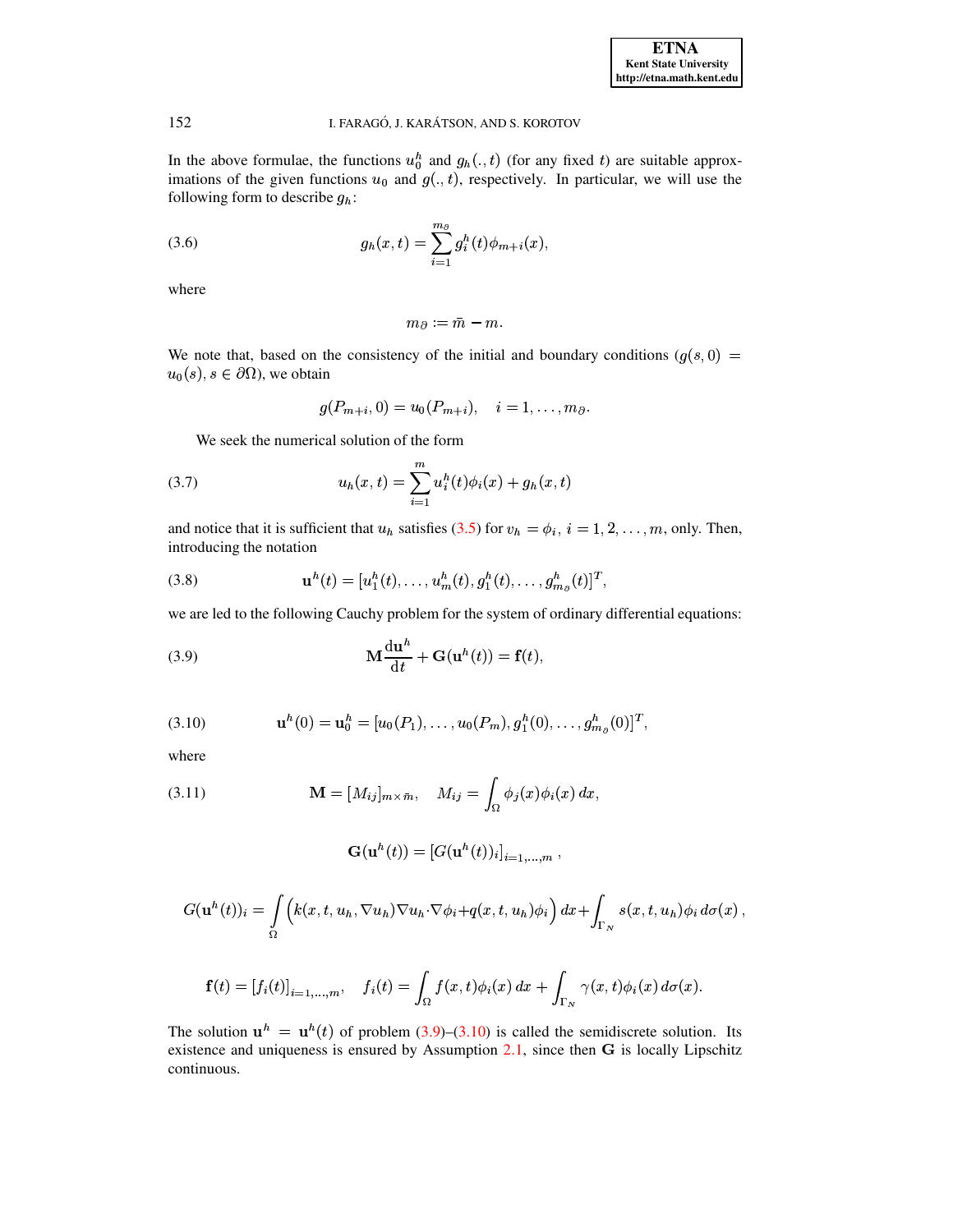**3.2. Full discretization.** In order to get a fully discrete numerical scheme, we choose a time-step  $\Delta t$  and denote the approximation to  $\mathbf{u}^h(n\Delta t)$  and  $\mathbf{f}(n\Delta t)$  by  $\mathbf{u}^n$  and  $\mathbf{f}^n$  (for  $n = 0, 1, 2, \ldots, n_T$ , where  $n_T \Delta t = T$ ), respectively. To discretize [\(3.9\)](#page-3-0) in time, we apply the so-called  $\theta$ -method with some given parameter  $\theta \in (0, 1]$ .

We note that the case  $\theta = 0$ , which is otherwise also acceptable, will be excluded later by condition  $(5.16)$ . This gives no strong difference, since the presence of  **makes the scheme** not explicit even for  $\theta = 0$ .

<span id="page-4-1"></span>We then obtain a system of nonlinear algebraic equations of the form

(3.12) 
$$
\mathbf{M} \frac{\mathbf{u}^{n+1} - \mathbf{u}^n}{\Delta t} + \theta \mathbf{G}(\mathbf{u}^{n+1}) + (1 - \theta) \mathbf{G}(\mathbf{u}^n) = \mathbf{f}^{(n,\theta)} := \theta \mathbf{f}^{n+1} + (1 - \theta) \mathbf{f}^n,
$$

 $n = 0, 1, \ldots, n_T - 1$ , which can be rewritten as a recursion

$$
(3.13) \qquad \mathbf{M}\mathbf{u}^{n+1} + \theta \Delta t \mathbf{G}(\mathbf{u}^{n+1}) = \mathbf{M}\mathbf{u}^n - (1 - \theta) \Delta t \mathbf{G}(\mathbf{u}^n) + \Delta t \mathbf{f}^{(n,\theta)},
$$

<span id="page-4-3"></span>with  $\mathbf{u}^0 = \mathbf{u}^h(0)$ . Furthermore, we will use the notation

(3.14) 
$$
\mathbf{P}(\mathbf{u}^{n+1}) := \mathbf{M}\mathbf{u}^{n+1} + \theta \Delta t \mathbf{G}(\mathbf{u}^{n+1}), \ \mathbf{Q}(\mathbf{u}^n) := \mathbf{M}\mathbf{u}^n - (1 - \theta) \Delta t \mathbf{G}(\mathbf{u}^n).
$$

<span id="page-4-2"></span>Then, the iteration procedure  $(3.13)$  can be also written as

(3.15) 
$$
\mathbf{P}(\mathbf{u}^{n+1}) = \mathbf{Q}(\mathbf{u}^n) + \Delta t \mathbf{f}^{(n,\theta)}.
$$

We note that finding  $\mathbf{u}^{n+1}$  in [\(3.15\)](#page-4-2) requires the solution of a nonlinear algebraic system. The mass matrix **M** is positive definite, and it follows from Assumption [2.1](#page-1-4) that  $\mathbf{u} \mapsto \mathbf{G}(\mathbf{u})$ has positive semidefinite derivatives. Therefore, by the definition in [\(3.14\)](#page-4-3), the function  $\mathbf{u} \mapsto \mathbf{P}(\mathbf{u})$  has regular derivatives. This ensures the unique solvability of [\(3.15\)](#page-4-2) and, under standard local Lipschitz conditions on the coefficients, also the convergence of the damped Newton iteration; see, e.g., [\[14\]](#page-18-18).

<span id="page-4-0"></span>**4. Preliminaries: linear problems and the maximum principle.** An important and widely studied special case of  $(2.1)$ – $(2.4)$  is the linear problem with Dirichlet boundary conditions

<span id="page-4-4"></span>(4.1) 
$$
\frac{\partial u}{\partial t} - k\Delta u + c(x, t)u = f(x, t),
$$

<span id="page-4-5"></span>(4.2) 
$$
u = g
$$
 on  $[0,T] \times \partial \Omega$ ,  $u|_{t=0} = u_0$  in  $\Omega$ ,

<span id="page-4-6"></span>where  $k > 0$  is constant and  $c \geq 0$ . If the data and solution are assumed to be sufficiently smooth, then problem [\(4.1\)](#page-4-4)–[\(4.2\)](#page-4-5) is known to satisfy the *continuous maximum principle*, see [\[12\]](#page-18-7), which is a starting point for our study:

$$
\min\{0; \min_{\Gamma_{t_1}} u\} + t_1 \min\{0; \min_{Q_{t_1}} f\} \le u(x, t_1) \le
$$
\n
$$
\le \max\{0; \max_{\Gamma_{t_1}} u\} + t_1 \max\{0; \max_{Q_{t_1}} f\}
$$

for all  $x \in \Omega$  and any fixed  $t_1 \in (0,T)$ , where  $Q_{t_1} := \Omega \times [0,t_1]$ , and  $\Gamma_{t_1}$  denotes the parabolic boundary, i.e.,  $\Gamma_{t_1} := (\partial \Omega \times [0, t_1]) \cup (\Omega \times \{0\})$ . A related property, which follows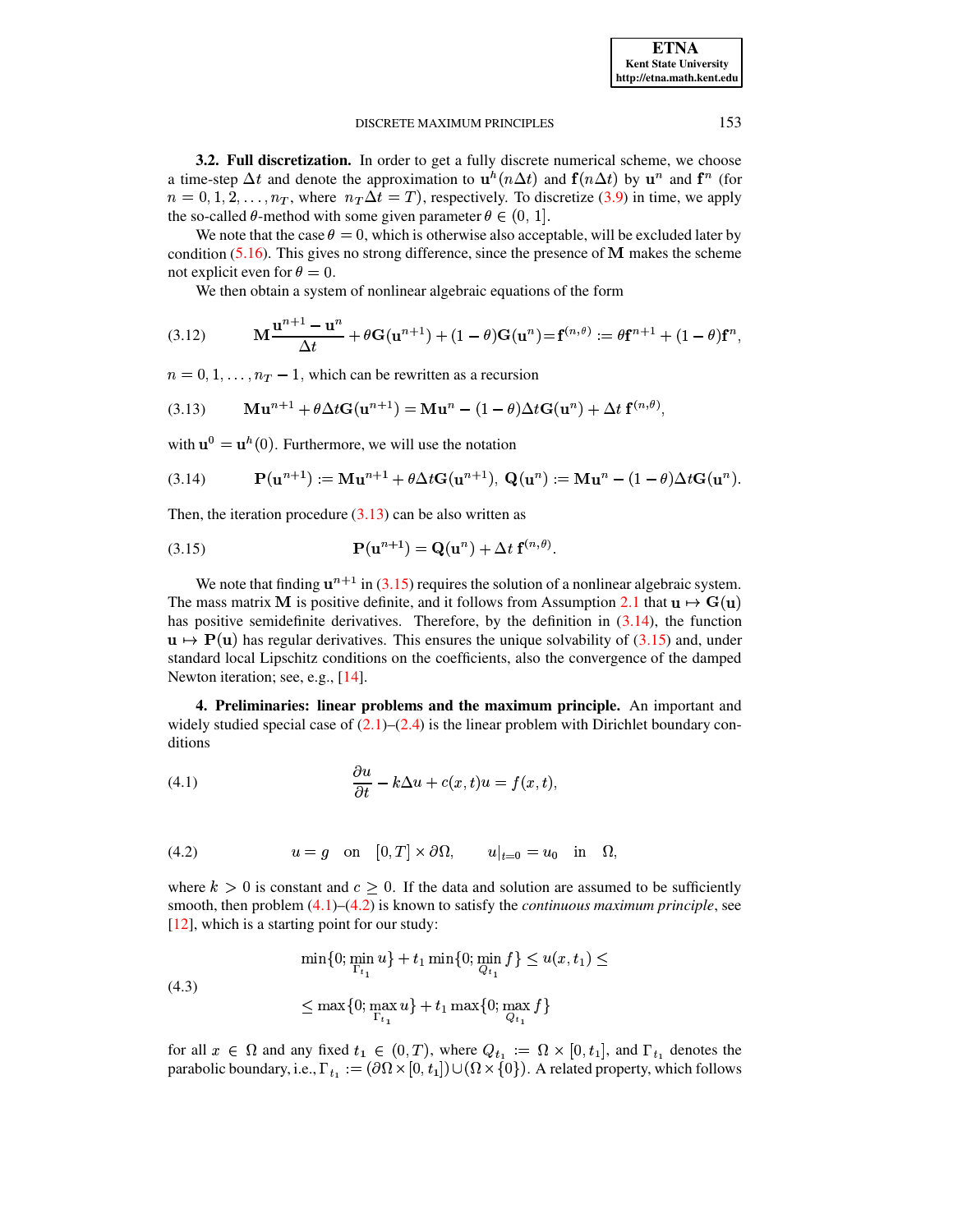<span id="page-5-7"></span>from the above [11], is the *continuous nonnegativity preservation principle*: relations  $f \ge 0$ ,  $g \geq 0$  and  $u_0 \geq 0$  imply that

$$
(4.4) \t\t u(x,t) \ge 0
$$

for all  $(x,t) \in Q_T$ .

<span id="page-5-1"></span>In the discrete case, the ODE system  $(3.9)$  now becomes a linear system

(4.5) 
$$
\mathbf{M} \frac{\mathrm{d} \mathbf{u}^h}{\mathrm{d} t} + \mathbf{K} \mathbf{u}^h(t) = \mathbf{f},
$$

where  $\mathbf{K}_{ij} = \int_{\Omega} \left( k \nabla \phi_i \cdot \nabla \phi_j + c \phi_i \phi_j \right)$ . The full discretization is

(4.6) 
$$
\mathbf{M} \frac{\mathbf{u}^{n+1} - \mathbf{u}^n}{\Delta t} + \theta \mathbf{K} \mathbf{u}^{n+1} + (1 - \theta) \mathbf{K} \mathbf{u}^n = \mathbf{f}^{(n, \theta)} := \theta \mathbf{f}^{n+1} + (1 - \theta) \mathbf{f}^n.
$$

<span id="page-5-3"></span>Then  $(3.14)$ – $(3.15)$  can be simplified: introducing the matrices

(4.7) 
$$
\mathbf{A} := \mathbf{M} + \theta \Delta t \mathbf{K}, \qquad \mathbf{B} := \mathbf{M} - (1 - \theta) \Delta t \mathbf{K},
$$

equation  $(4.6)$  now can be rewritten as

(4.8) 
$$
\mathbf{A}\mathbf{u}^{n+1} = \mathbf{B}\mathbf{u}^n + \Delta t \mathbf{f}^{(n,\theta)}
$$

<span id="page-5-6"></span>To formulate the discrete maximum principle, let us define the following values:

(4.9) 
$$
g_{min}^n = \min\{g_1^n, \ldots, g_{m_\partial}^n\}, \quad g_{max}^n = \max\{g_1^n, \ldots, g_{m_\partial}^n\},
$$

<span id="page-5-5"></span>
$$
(4.10) \t u_{min}^n = \min\{g_{min}^n, u_1^n, \dots, u_m^n\}, \t u_{max}^n = \max\{g_{max}^n, u_1^n, \dots, u_m^n\},\
$$

<span id="page-5-4"></span>for  $n = 0, 1, \ldots, n_T$ , and

$$
(4.11) \quad f_{min}^{(n,n+1)} := \inf_{\substack{x \in \Omega, \\ \tau \in (n \Delta t, (n+1) \Delta t)}} f(x, \tau), \quad f_{max}^{(n,n+1)} := \sup_{\substack{x \in \Omega, \\ \tau \in (n \Delta t, (n+1) \Delta t)}} f(x, \tau),
$$

<span id="page-5-2"></span>for  $n = 0, 1, ..., n_T-1$ . If f is only in  $L^{\infty}(\Omega)$ , then the above infima and suprema will mean essential infima and suprema, respectively. Then the discrete analogue of the continuous maximum principle  $(4.3)$  can be formulated as follows:

(4.12) 
$$
\min\{0, g_{min}^{(n+1)}, u_{min}^{(n)}\} + \Delta t \min\{0, f_{min}^{(n,n+1)}\} \le
$$

$$
u_i^{n+1} \le \max\{0, g_{max}^{(n+1)}, u_{max}^{(n)}\} + \Delta t \max\{0, f_{max}^{(n,n+1)}\}.
$$

This will be denoted by DMP and it corresponds to the continuous maximum principle for one time-level, i.e., when  $t_1 \in [n\Delta t, (n+1)\Delta t]$ .

It was proved that the full discretization of the linear problem satisfies the DMP  $(4.12)$ in the following case:

<span id="page-5-0"></span>THEOREM 4.1. [17, 12] Let the basis functions satisfy  $(3.1)$ – $(3.2)$ , and let the following conditions hold for the matrices  $(4.7)$ :

- $\begin{array}{ll} (i) \;\; A_{ij} \leq 0 & (i \neq j, \; i=1,...,m, \, j=1,...,\bar{m});\\ (ii) \;\; B_{ii} \geq 0 & (i=1,...,m). \end{array}$
-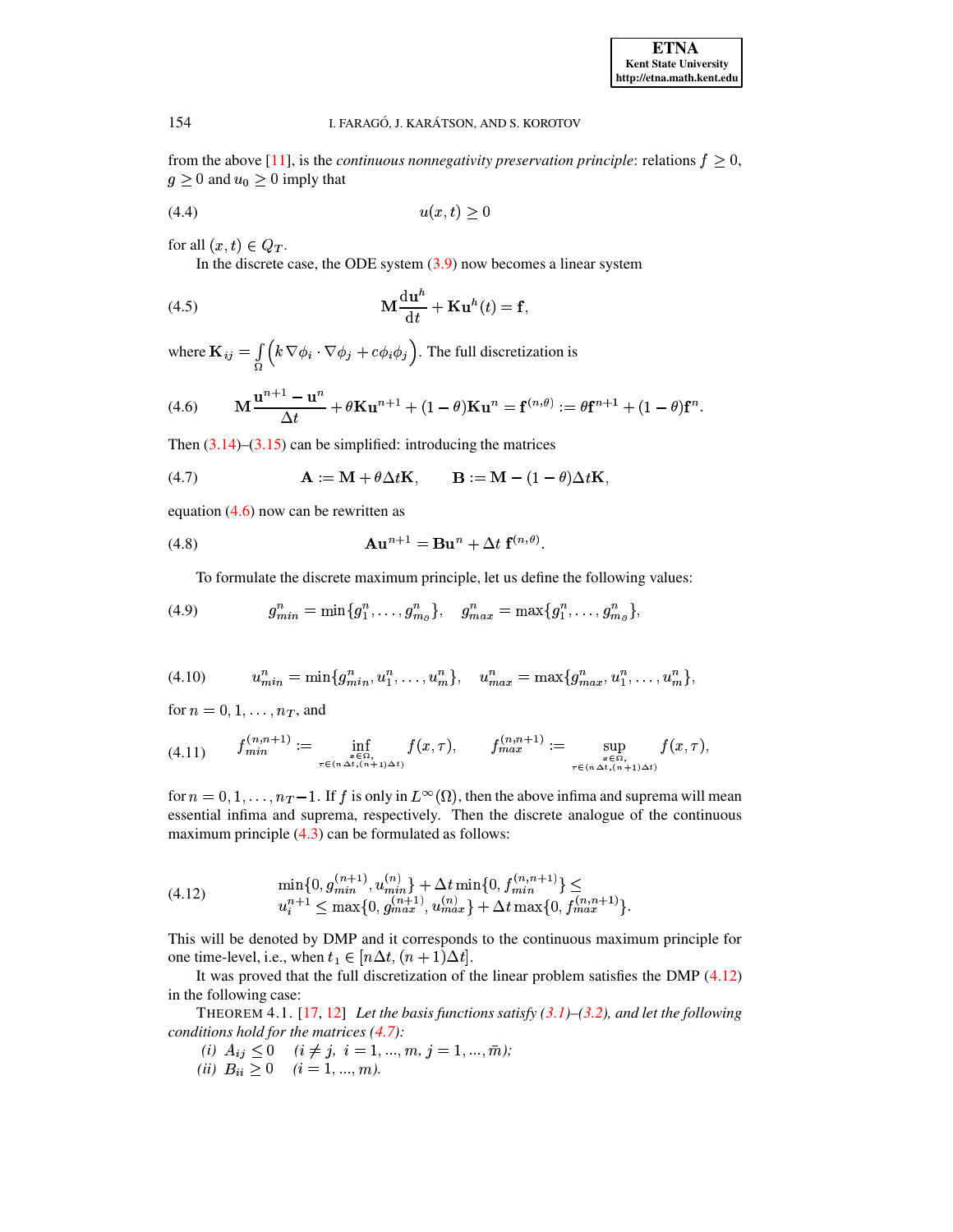Then the Galerkin solution of the problem  $(4.1)$ – $(4.2)$ , combined with the  $\theta$ -method in the time discretization, satisfies the discrete maximum principle  $(4.12)$ .

We note that in the original form (see, e.g.,  $[12,$  Theorem 6]) it is also assumed that  $K_{ij} \leq 0$  ( $i \neq j$ ,  $i = 1, ..., m$ ,  $j = 1, ..., \overline{m}$ ). However, now by our assumption  $\theta > 0$ , using (3.1) and (3.11) we have  $M_{ij} \geq 0$ . Hence it follows from assumption (i) and (4.7) that  $K_{ij} = (1/\theta \Delta t) (A_{ij} - M_{ij}) \leq 0.$ 

The above result has been extended recently to mixed boundary value problems [13]. Let the boundary conditions in  $(4.2)$  be replaced by

$$
(4.13) \t u = g \t on [0, T] \times \Gamma_D, \t k \nabla u \cdot \nu = q \t on [0, T] \times \Gamma_N^0
$$

<span id="page-6-3"></span><span id="page-6-1"></span>
$$
k \nabla u \cdot \nu + \sigma u = \varrho
$$
 on  $[0,T] \times \Gamma_N^1$ 

where  $\sigma > 0$  is constant. If the conditions of Theorem 4.1 hold and  $q \leq 0$ , then

$$
(4.14) \t u_i^{n+1} \le \max\{0, g_{max}^{(n+1)}, u_{max}^{(n)}\} + \Delta t \max\{0, f_{max}^{(n,n+1)}\} + \frac{1}{\theta} \max\{0, \left(\frac{\varrho}{\sigma}\right)_{max}^{(n,n+1)}\}.
$$

In [13] a constant  $\sigma$  is considered for simplicity, in which case  $\sigma$  is simply a constant factor above and  $\rho_{max}^{(n,n+1)}$  is defined analogously to (4.11). However, their proof can be rewritten exactly in the same way for a variable coefficient  $\sigma = \sigma(x, \tau)$ , simply by estimating  $\rho/\sigma$  by its suprema, in which case we have the DMP  $(4.14)$  with

(4.15) 
$$
\left(\frac{\varrho}{\sigma}\right)_{max}^{(n,n+1)} := \sup_{\substack{x \in \Gamma_N^1, \\ \tau \in (n\Delta t, (n+1)\Delta t)}} \frac{\varrho(x, \tau)}{\sigma(x, \tau)}
$$

<span id="page-6-4"></span>REMARK 4.2. The indices  $1, ..., m$  that arise in (4.10) now correspond to node points in the interior of  $\Omega$  or on  $\Gamma_N$ , as in (3.3), and accordingly, the other  $m_\partial$  indices involved in  $g_{max}^{(n+1)}$  in (4.14) correspond to the values on  $\Gamma_D$ . That is, whereas the DMP (4.12) involves the values of g on  $\partial\Omega$ , the DMP (4.14) involves the values of g on  $\Gamma_D$  only.

REMARK 4.3. Before we turn from linear problems to the nonlinear case, we note that the above-mentioned CMP results directly imply the same form of the CMP for some nonlinear problems as well. Namely, since the solution u is fixed, first we can replace  $c(x, t)$  by  $c(x, t, u(x))$  which just means that we have another fixed variable coefficient of u. Therefore, if  $c(x, t, u(x)) \ge 0$  then the same CMP (4.3) holds. More generally, monotone nonlinear lower order terms can be rewritten as a nonlinear coefficient multiplied by the solution  $u$ , and we can then use the above result. Details of this technique are given below, since it will be used as well in our study of the DMP in the sequel.

# 5. The discrete maximum principle for the nonlinear problem.

**5.1. Reformulation of the problem.** We can rewrite problem  $(2.7)$  as follows. Let

<span id="page-6-0"></span>(5.1) 
$$
r(x,t,\xi) := \int_0^1 \frac{\partial q}{\partial \xi}(x,t,\alpha\xi) d\alpha, \quad z(x,t,\xi) := \int_0^1 \frac{\partial s}{\partial \xi}(x,t,\alpha\xi) d\alpha,
$$

for any  $x \in \Omega$ ,  $t > 0$ ,  $\xi \in \mathbb{R}$ , and

<span id="page-6-2"></span>
$$
\hat{f}(x,t):=f(x,t)-q(x,t,0),\quad \hat{\gamma}(x,t):=\gamma(x,t)-s(x,t,0),
$$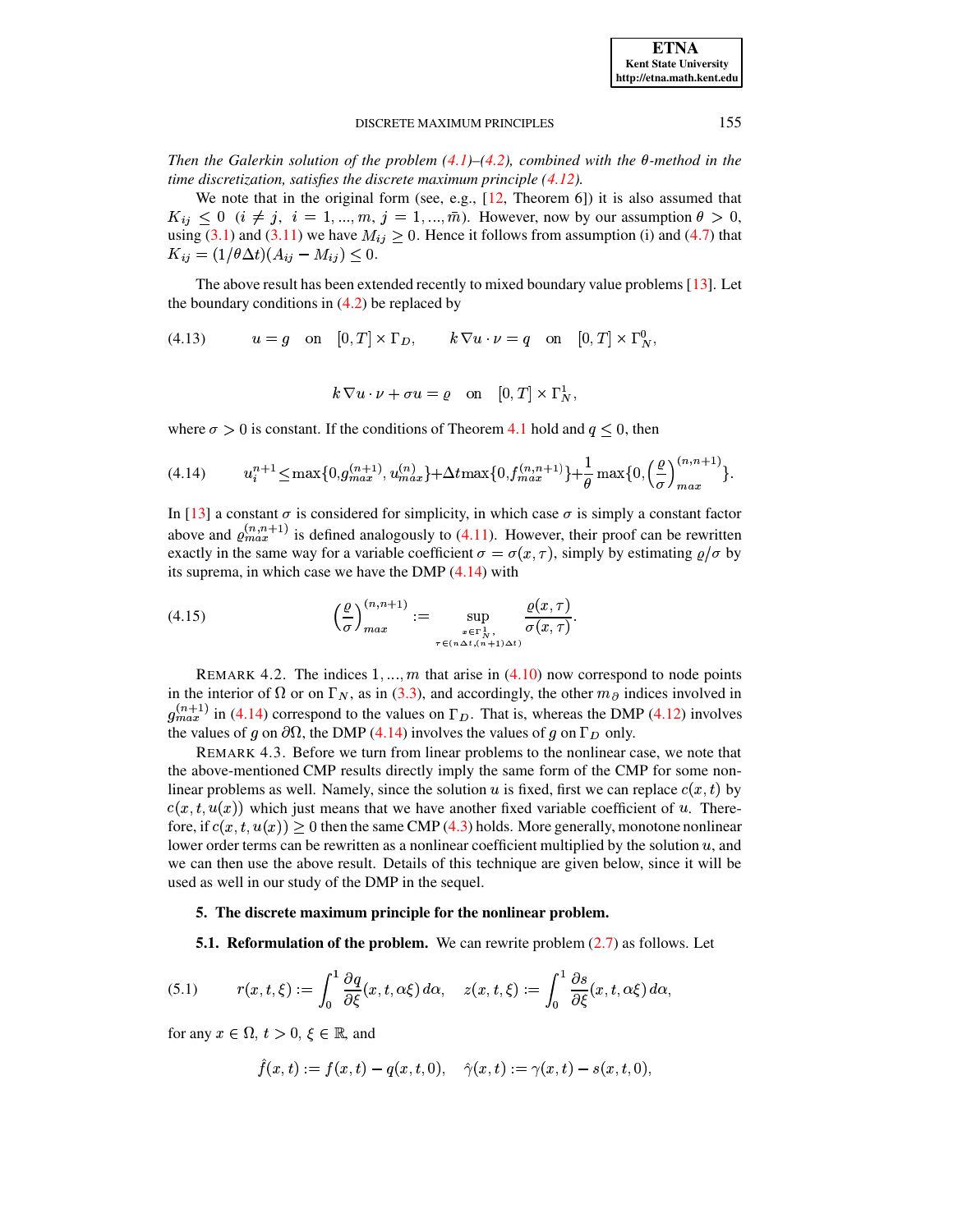for any  $x \in \Omega$ , or respectively,  $x \in \Gamma_N$ ,  $t > 0$ . Then the Newton-Leibniz formula yields for all  $x, t, \xi$  that

<span id="page-7-2"></span>
$$
q(x, t, \xi) - q(x, t, 0) = r(x, t, \xi) \xi, \qquad s(x, t, \xi) - s(x, t, 0) = z(x, t, \xi) \xi.
$$

Subtracting  $q(x, t, 0)$  and  $s(x, t, 0)$  from (2.1) and (2.3), respectively, we thus obtain that problem  $(2.7)$  is equivalent to

(5.2) 
$$
\int_{\Omega} \frac{\partial u}{\partial t} v \, dx + B(u; u, v) = \int_{\Omega} \hat{f} v \, dx + \int_{\Gamma_N} \hat{\gamma} v \, d\sigma, \qquad \forall v \in H_D^1(\Omega), \quad t \in (0, T),
$$

<span id="page-7-3"></span>where

(5.3) 
$$
B(w; u, v) := \int_{\Omega} \left( k(x, t, w, \nabla w) \nabla u \cdot \nabla v + r(x, t, w)uv \right) dx + \int_{\Gamma_N} z(x, t, w)uv d\sigma
$$

for any  $w, u, v \in H_D^1(\Omega)$ . The semidiscretization of the problem reads as follows: find a function  $u_h = u_h(x, t)$ , such that

$$
u_h(x,0) = u_0^h(x), \quad x \in \Omega,
$$
  

$$
u_h(.,t) - g_h(.,t) \in V_0^h, \quad t \in (0,T),
$$

and

$$
\int_{\Omega} \frac{\partial u_h}{\partial t} v_h \, dx + B(u_h; u_h, v_h) = \int_{\Omega} \hat{f} v_h \, dx + \int_{\Gamma_N} \hat{\gamma} v_h \, d\sigma, \quad \forall v_h \in V_0^h, \quad t \in (0, T).
$$

Proceeding as in  $(3.7)$ – $(3.9)$ , the Cauchy problem for the system of ordinary differential equations  $(3.9)$  takes the following form:

(5.4) 
$$
\mathbf{M} \frac{\mathrm{d} \mathbf{u}^h}{\mathrm{d} t} + \mathbf{K} (\mathbf{u}^h) \mathbf{u}^h = \hat{\mathbf{f}},
$$

(5.5) 
$$
\mathbf{u}^{h}(0) = \mathbf{u}_{0}^{h} = [u_{0}(P_{1}), \ldots, u_{0}(P_{m}), g_{1}^{h}(0), \ldots, g_{m_{\partial}}^{h}(0)]^{T}
$$

where **M** is as in  $(3.9)$ ,

<span id="page-7-4"></span>
$$
\mathbf{K}(\mathbf{u}^h) = \left[K(\mathbf{u}^h)_{ij}\right]_{m \times \bar{m}}, \quad K(\mathbf{u}^h)_{ij} = B(u_h; \phi_j, \phi_i),
$$

<span id="page-7-5"></span>
$$
(5.6) \quad \hat{\mathbf{f}}(t) = [\hat{f}_i(t)]_{i=1,\ldots,m}, \quad \hat{f}_i(t) = \int_{\Omega} \hat{f}(x,t)\phi_i(x) dx + \int_{\Gamma_N} \hat{\gamma}(x,t)\phi_i(x) d\sigma(x).
$$

<span id="page-7-0"></span>The full discretization reads as

(5.7) 
$$
\mathbf{M} \mathbf{u}^{n+1} + \theta \Delta t \mathbf{K} (\mathbf{u}^{n+1}) \mathbf{u}^{n+1} = \mathbf{M} \mathbf{u}^n - (1 - \theta) \Delta t \mathbf{K} (\mathbf{u}^n) \mathbf{u}^n + \Delta t \hat{\mathbf{f}}^{(n,\theta)}.
$$

Since we have set  $G(u^h) = K(u^h)u^h$  in (3.9), the expressions (3.14)–(3.15) become

$$
\mathbf{P}(\mathbf{u}^{n+1}) = (\mathbf{M} + \theta \Delta t \mathbf{K}(\mathbf{u}^{n+1})) \mathbf{u}^{n+1}, \qquad \mathbf{Q}(\mathbf{u}^n) = (\mathbf{M} - (1 - \theta) \Delta t \mathbf{K}(\mathbf{u}^n)) \mathbf{u}^n,
$$

<span id="page-7-1"></span>respectively. Letting

(5.8) 
$$
\mathbf{A}(\mathbf{u}^h) := \mathbf{M} + \theta \Delta t \mathbf{K}(\mathbf{u}^h), \ \mathbf{B}(\mathbf{u}^h) := \mathbf{M} - (1 - \theta) \Delta t \mathbf{K}(\mathbf{u}^h), \qquad \forall \mathbf{u}^h \in \mathbb{R}^{\bar{m}},
$$
the iteration procedure (5.7) takes the form

<span id="page-7-6"></span> $\mathbf{A}(\mathbf{u}^{n+1})\mathbf{u}^{n+1} = \mathbf{B}(\mathbf{u}^n)\mathbf{u}^n + \Delta t \hat{\mathbf{f}}^{(n,\theta)},$  $(5.9)$ 

which is similar to (4.8), but now the coefficient matrices depend on  $\mathbf{u}^{n+1}$  or on  $\mathbf{u}^n$ .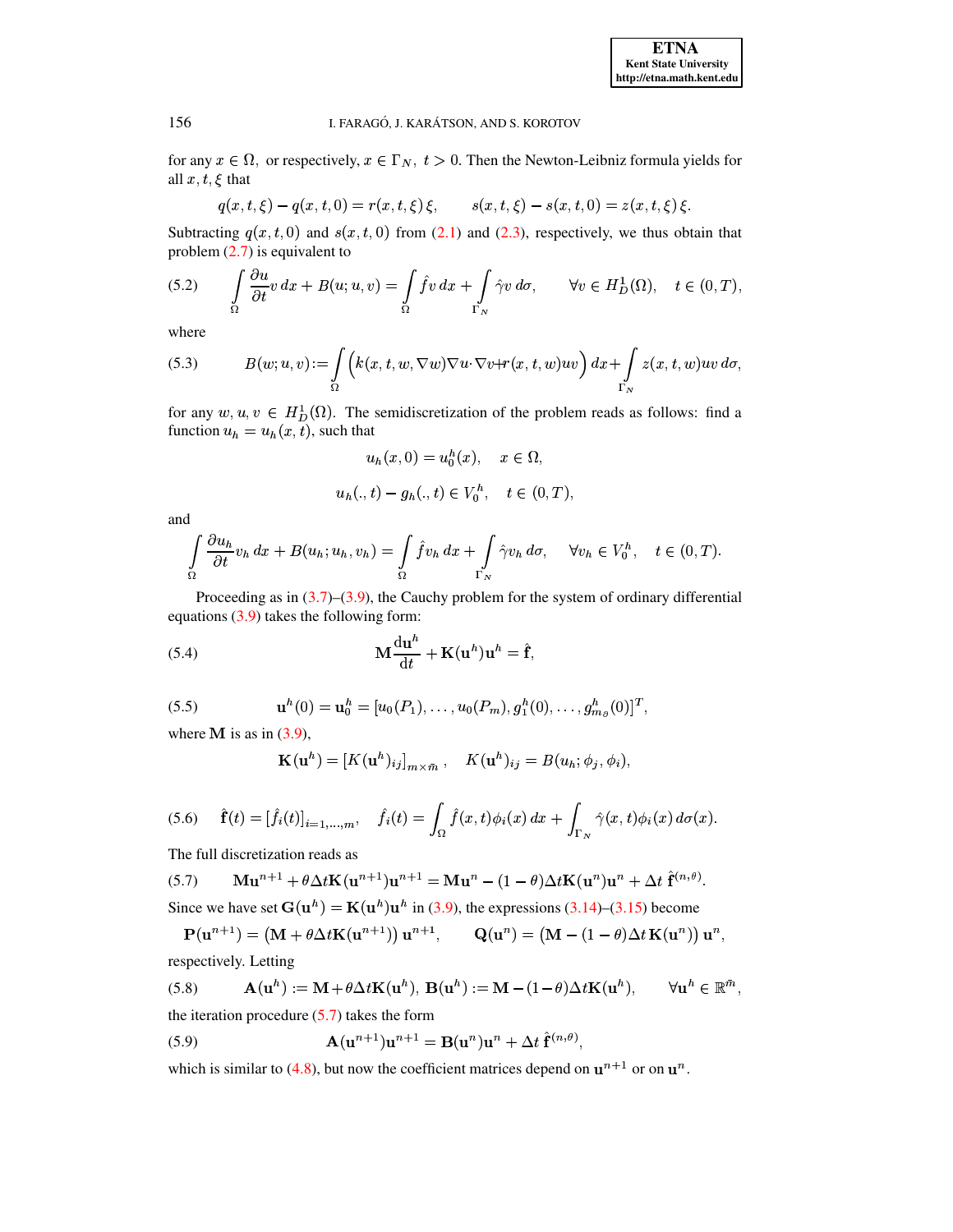5.2. The DMP: problems with sublinear growth. Let us consider Assumption 2.1, where we let  $p_1 = p_2 = 2$  in (A4), i.e., we have instead

<span id="page-8-5"></span> $(A4')$  There exist constants  $\alpha_1, \alpha_2 \ge 0$  such that for any  $x \in \Omega$  (or  $x \in \Gamma_N$ ),  $t \in (0, T)$ and  $\xi \in \mathbb{R}$ ,

(5.10) 
$$
0 \leq \frac{\partial q(x,t,\xi)}{\partial \xi} \leq \alpha_1, \qquad 0 \leq \frac{\partial s(x,t,\xi)}{\partial \xi} \leq \alpha_2.
$$

In what follows, we will need the standard notion of (patch-)regularity of the considered meshes, cf.  $[3]$ .

<span id="page-8-3"></span>DEFINITION 5.1. Let  $\Omega \subset \mathbb{R}^d$  and let us consider a family of FEM subspaces  $V =$  ${V_h}_{h\to 0}$ . The corresponding family of FE meshes will be called *regular* if there exist constants  $c_0, c_1 > 0$ , such that for any  $h > 0$  and basis function  $\phi_p$ ,

<span id="page-8-1"></span>(5.11) 
$$
c_1 h^d \leq \text{meas}(\text{supp }\phi_p), \quad \text{diam}(\text{supp }\phi_p) \leq c_0 h
$$

where  $meas$  denotes d-dimensional measure and  $supp$  denotes the support, i.e., the closure of the set where the function does not vanish, and

(5.12) 
$$
\operatorname{meas}(\partial(\operatorname{supp}\phi_p)) \leq c_2 h^{d-1}.
$$

where meas denotes  $(d-1)$ -dimensional measure of the boundary of supp  $\phi_p$ .

<span id="page-8-4"></span><span id="page-8-2"></span>Note that  $(5.11)$  also implies

$$
(5.13) \t\t\tmeas(\sup p \phi_p) \le c_3 h^d.
$$

In fact,  $(5.12)$  also follows from  $(5.11)$  under certain natural but additional assumptions, e.g., if supp  $\phi_p$  is convex, as is the case for linear, bilinear or prismatic elements.

<span id="page-8-8"></span>THEOREM 5.2. Let problem (2.1)–(2.4) satisfy Assumption 2.1, such that we let  $p_1 =$  $p_2 = 2$  in (2.6), i.e., (A4) reduces to (A4') above. Let us consider a family of finite element subspaces  $V = \{V_h\}_{h\to 0}$ , where the basis functions satisfy (3.1)–(3.2) and the family of associated FE meshes is regular as in Definition 5.1. Let the following assumptions hold:

(i) for any  $i = 1, ..., m$ ,  $j = 1, ..., \overline{m}$   $(i \neq j)$ , if meas(supp  $\phi_i \cap$  supp  $\phi_j$ ) > 0, then

<span id="page-8-6"></span>(5.14) 
$$
\nabla \phi_i \cdot \nabla \phi_j \leq 0 \text{ on } \Omega \text{ and } \int_{\Omega} \nabla \phi_i \cdot \nabla \phi_j \leq -K_0 h^{d-2},
$$

with some constant  $K_0 > 0$  independent of i, j and h; (ii) the mesh parameter h satisfies

<span id="page-8-7"></span>(5.15) 
$$
h < h_0 := \frac{2\mu_0 K_0}{c_2 \alpha_2 + \sqrt{c_2^2 \alpha_2^2 + 4\mu_0 K_0 c_2 \alpha_1}};
$$

<span id="page-8-0"></span>(iii) we have

(5.16) 
$$
\Delta t \geq \frac{c_2 h^2}{\theta (\mu_0 K_0 - \alpha_1 c_2 h^2 - \alpha_2 c_2 h)};
$$

<span id="page-8-9"></span>(iv) if  $\theta$  < 1, then

$$
(5.17)\qquad \qquad \Delta t \le \frac{1}{(1-\theta) R(h)},
$$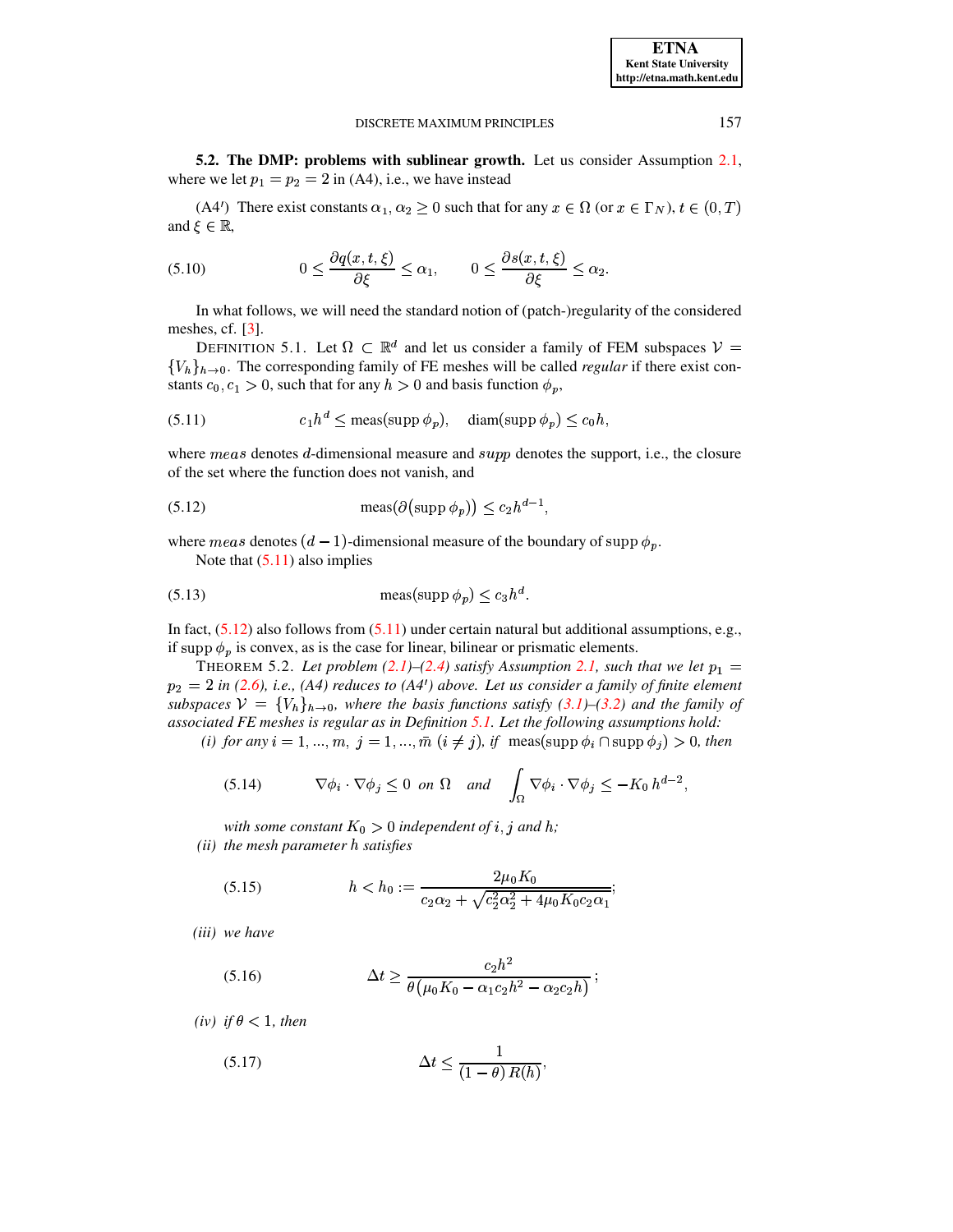<span id="page-9-2"></span>where

(5.18) 
$$
R(h) := \mu_1 N(h) + \alpha_2 G(h) + \alpha_1,
$$

<span id="page-9-3"></span>using the notation

$$
(5.19) \t N(h) := \max_{i=1,...,m} \frac{\int_{\Omega} |\nabla \phi_i|^2}{\int_{\Omega} \phi_i^2}, \t G(h) := \max_{i=1,...,m} \frac{\int_{\Gamma_N} \phi_i^2}{\int_{\Omega} \phi_i^2}.
$$

Then for all  $\mathbf{u}^h \in \mathbb{R}^{\bar{m}}$ , the matrices  $\mathbf{A}(\mathbf{u}^h)$  and  $\mathbf{B}(\mathbf{u}^h)$ , defined in (5.8), have the following properties:

<span id="page-9-0"></span> $\begin{array}{ll} (1) \ \ A(\mathbf{u}^h)_{ij} \leq 0 \quad \ (i \neq j, \ i = 1,...,m, \ j = 1,...,\bar{m}); \\ (2) \ \ B(\mathbf{u}^h)_{ii} \geq 0 \quad \ (i = 1,...,m). \end{array}$ *Proof.* (1) We have

(5.20) 
$$
A(\mathbf{u}^h)_{ij} := M_{ij} + \theta \Delta t K(\mathbf{u}^h)_{ij} = \int_{\Omega} \phi_j \phi_i + \theta \Delta t B(u_h; \phi_j, \phi_i)
$$

$$
= \int_{\Omega} \phi_j \phi_i + \theta \Delta t \left[ \int_{\Omega} \left( k(x, t, u_h, \nabla u_h) \nabla \phi_j \cdot \nabla \phi_i + r(x, t, u_h) \phi_j \phi_i \right) + \int_{\Gamma_N} z(x, t, u_h) \phi_j \phi_i \right] .
$$

Let  $\Omega_{ij} := \text{supp } \phi_i \cap \text{supp } \phi_j$  and  $\Gamma_{ij} := \partial \Omega_{ij}$ . Here, by (3.1) and (5.12)-(5.13),

<span id="page-9-5"></span>
$$
(5.21) \qquad \int_{\Omega} \phi_j \phi_i \le \text{meas}(\Omega_{ij}) \le c_2 h^d \quad \text{and} \quad \int_{\Gamma_N} \phi_j \phi_i \le \text{meas}(\Gamma_{ij}) \le c_2 h^{d-1}
$$

<span id="page-9-4"></span>and, similarly,

(5.22) 
$$
\int_{\Omega} r(x, t, u_h) \phi_j \phi_i \leq \alpha_1 c_2 h^d \text{ and } \int_{\Gamma_N} z(x, t, u_h) \phi_j \phi_i \leq \alpha_2 c_2 h^{d-1},
$$

since by  $(5.1)$ , r and z inherit  $(5.10)$ . By  $(2.5)$  and  $(5.14)$ ,

(5.23) 
$$
\int_{\Omega} k(x, t, u_h, \nabla u_h) \nabla \phi_j \cdot \nabla \phi_i \leq -\mu_0 K_0 h^{d-2}
$$

Altogether, we obtain

<span id="page-9-6"></span>
$$
A(\mathbf{u}^h)_{ij} \le c_2 h^d \left[ 1 + \theta \Delta t \left( -\frac{\mu_0 K_0}{c_2} \frac{1}{h^2} + \alpha_1 + \frac{\alpha_2}{h} \right) \right]
$$

Since  $h < h_0$  for  $h_0$  defined in (5.15), it readily follows that we have a negative coefficient of  $\theta \Delta t$  above, and from (5.16) we obtain that the expression in the large brackets is nonpositive. Hence  $A(\mathbf{u}^h)_{ij} \leq 0$ .

(2) Analogously to  $(5.20)$ , we have

$$
B(\mathbf{u}^{h})_{ii} := M_{ii} - (1 - \theta) \Delta t K(\mathbf{u}^{h})_{ii} \ge 0,
$$

<span id="page-9-1"></span>if and only if  $(5.24)$ 

$$
\int_{\Omega} \phi_i^2 \geq (1-\theta) \Delta t \left[ \int_{\Omega} \Bigl( k(x,t,u_h,\nabla u_h) |\nabla \phi_i|^2 + r(x,t,u_h) \phi_i^2 \Bigr) + \int_{\Gamma_N} z(x,t,u_h) \phi_i^2 \right].
$$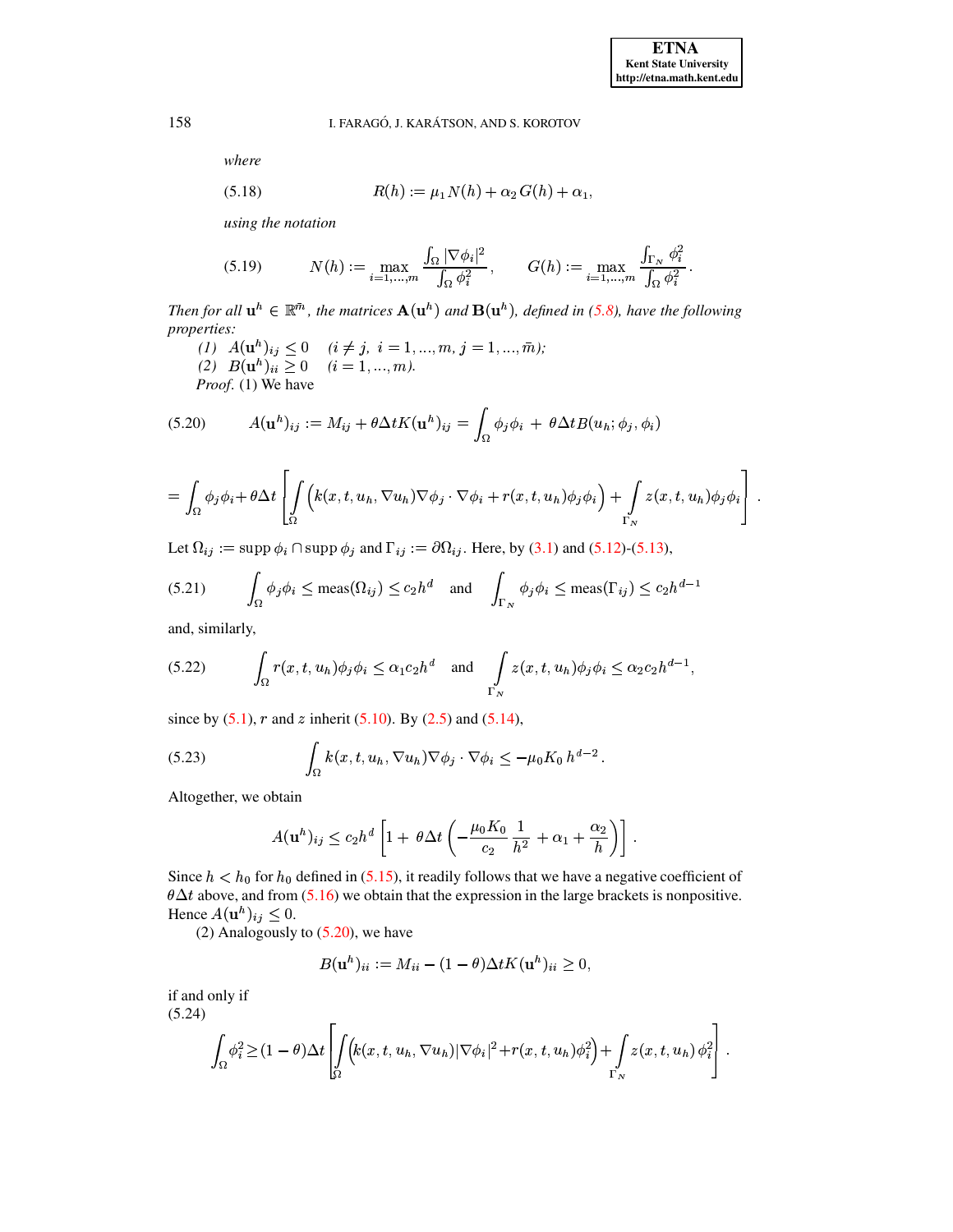The latter holds for all  $\Delta t$  if  $\theta = 1$  (i.e. the scheme is implicit). If  $\theta < 1$ , we estimate the expression in brackets in [\(5.24\)](#page-9-1) by

$$
\int_{\Omega} \left( \mu_1 |\nabla \phi_i|^2 + \alpha_1 \phi_i^2 \right) + \int_{\Gamma_N} \alpha_2 \phi_i^2 \le R(h) \cdot \int_{\Omega} \phi_i^2.
$$

It readily follows that [\(5.24\)](#page-9-1) holds for all  $\Delta t$  that satisfies [\(5.18\)](#page-9-2).  $\Box$ 

Now we can derive the corresponding *discrete maximum principle:*

<span id="page-10-2"></span><span id="page-10-0"></span>COROLLARY 5.3. Let the conditions of Theorem [5.2](#page-8-8) hold, and let  $\hat{\gamma}(x,t) := \gamma(x,t)$  –  $s(x, t, 0) \leq 0$ . Then

$$
(5.25) \t u_i^{n+1} \leq \max\{0, g_{max}^{(n+1)}, u_{max}^{(n)}\} + \Delta t \max\{0, \hat{f}_{max}^{(n,n+1)}\}.
$$

*Proof.* Our reformulated problem has the right-hand side  $\hat{f}(x,t) := f(x,t) - q(x,t,0)$ , which is in  $L^{\infty}(Q_T)$  by Assumption [2.1](#page-1-4) (A2). Further, by [\(5.2\)](#page-7-2)–[\(5.3\)](#page-7-3), we have the Neumann boundary condition

$$
k(x, t, u, \nabla u) \nabla u \cdot \nu + z(x, t, u)u = \hat{\gamma}(x, t) \qquad \text{on } \Gamma_N,
$$

where  $z \geq 0$  and  $\hat{\gamma} \leq 0$ . We can rewrite our boundary conditions to match [\(4.13\)](#page-6-3): let  $\Gamma_N^0$  and  $\Gamma_N^1$  be the portions where  $z \equiv 0$  and  $z > 0$ , respectively. Then, by assumption,  $q := \hat{\gamma}_{\vert \Gamma_N^0} \leq 0$  and  $\varrho := \hat{\gamma}_{\vert \Gamma_N^1} \leq 0$ . Therefore [\(4.14\)](#page-6-1) can be applied (with  $\hat{f}$ ) and its last term can be dropped, whence we obtain [\(5.25\)](#page-10-0). 0

REMARK 5.4. Note that the DMP [\(5.25\)](#page-10-0) involves the values of g on  $\Gamma_D$ ; see also Re-mark [4.2.](#page-6-4) Besides that,  $(5.25)$  is formally identical to the upper part of  $(4.12)$ , and could in fact be derived from it directly as an alternate proof. Namely, one can apply Theorem [4.1](#page-5-0) as an algebraic result for the ODE system  $(5.4)$ . Here f is replaced by  $\hat{f}$ , which also involves the values of  $\hat{\gamma}$ ; see [\(5.6\)](#page-7-5). However, by our assumption  $\hat{\gamma} \leq 0$ . Therefore, we obtain a further upper bound by dropping the integrals with  $\hat{\gamma}$ , and we are thus led to [\(5.25\)](#page-10-0).

<span id="page-10-1"></span>REMARK 5.5. For various popular finite elements one has  $N(h) = O(h^{-2})$  and  $G(h) =$  $O(h^{-1})$  in [\(5.19\)](#page-9-3). Therefore,

$$
R(h) = O(h^{-2})
$$

in [\(5.18\)](#page-9-2). Let us first consider  $N(h)$ . Exact formulae for  $\int_T |\nabla \phi_i|^2$  and  $\int_T \phi_i^2$  on element have been derived for simplicial elements in any dimension ([\[2\]](#page-17-2), [\[5,](#page-17-3) p. 201]) bilinear elements  $\phi_i^2$  on elements  $T$ in 2D [\[12\]](#page-18-7) and prismatic elements in 3D [\[28\]](#page-18-19) showing that

(5.26) 
$$
\int_T |\nabla \phi_i|^2 = O(h^{d-2}) \text{ and } \int_T \phi_i^2 = O(h^d).
$$

This immediately yields  $N(h) = O(h^{-2})$ , since the integral over  $\Omega$  equals the integral over the support which consists of a bounded number of elements. For  $G(h)$ , we have  $\int_{\Gamma_N} \phi_i^2 \leq \int_{\partial(\text{supp }\varphi_i)} \phi_i^2$ . The latter is an integral over the finite union of  $(d-1)$ -dimensional elements of the above types. Hence we can apply the  $(d-1)$ -dimensional formula to obtain  $\int_{\Gamma_{\mathcal{M}}} \phi_i^2 \leq O(h^{d-1})$ . This implies  $G(h) = O(h^{-1})$ .

REMARK 5.6. *(Discussion of the assumptions in Theorem [5.2.](#page-8-8))*

(i) Assumption (i) can be ensured by suitable geometric properties of the space mesh; see subsection [5.4](#page-16-0) below.

(ii) The value of  $h_0$  contains given or computable constants from the assumptions on the coefficients, the mesh regularity and geometry.

**ETNA Kent State University http://etna.math.kent.edu**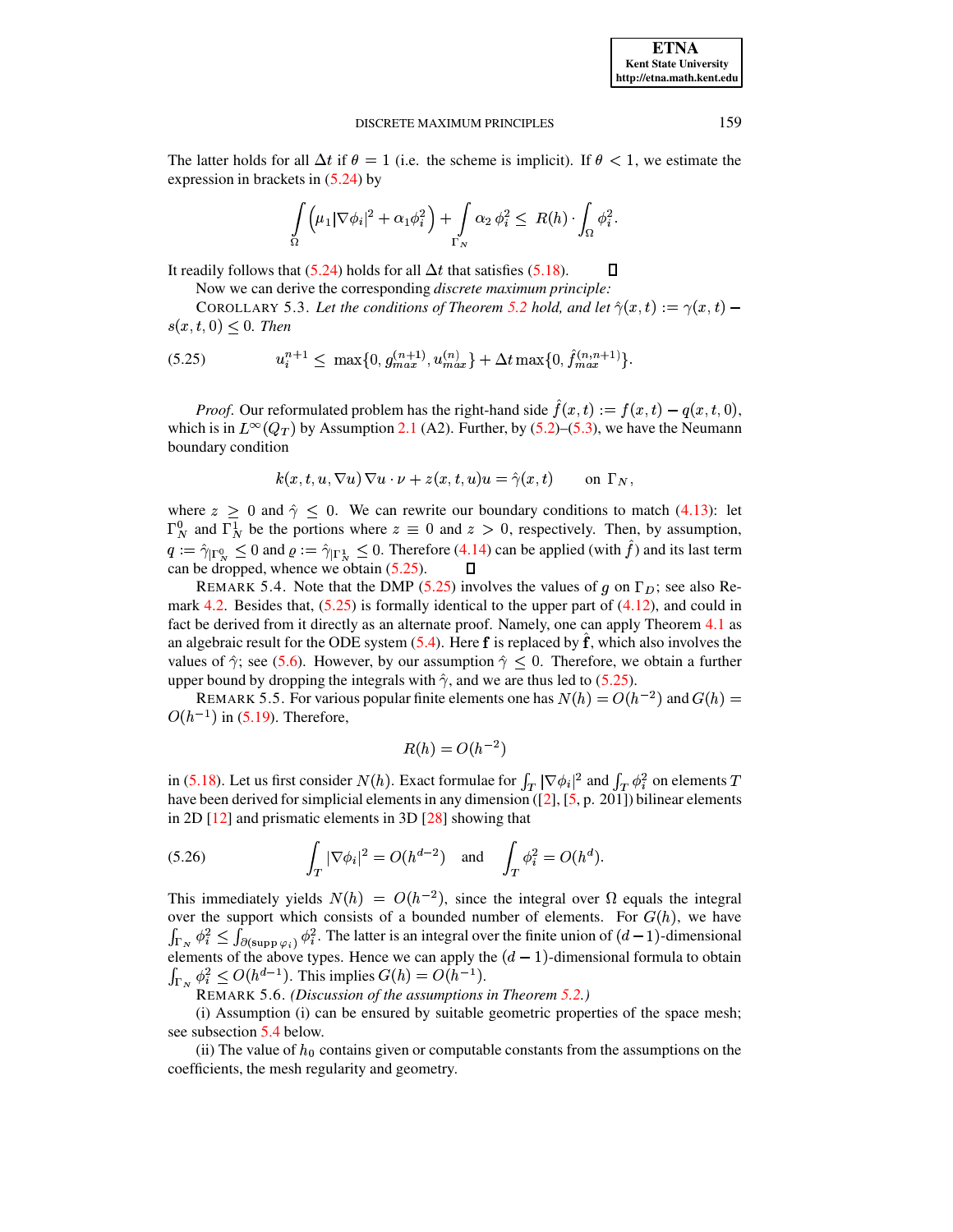<span id="page-11-0"></span>(iii) The lower bound in  $(5.16)$  is asymptotically

$$
(5.27)\qquad \Delta t \ge O(h^2)
$$

as  $h \to 0$ , and the constants are similarly computable.

(iv) If  $\theta = 1$ , i.e., the scheme is implicit, then there is no upper restriction on  $\Delta t$ . If  $\theta$  < 1, then Remark 5.5 shows that for many popular elements one has  $R(h) = O(h^{-2})$ in  $(5.18)$ . This has been proved so far for simplicial elements in any dimension, bilinear elements in 2D and prismatic elements in 3D. Hence,  $\Delta t \le O(h^2)$  as  $h \to 0$ , which yields with  $(5.27)$  the usual condition

$$
\Delta t = O(h^2)
$$

as  $h \to 0$ , for the space and time discretizations. In addition, the lower bound in (5.16) must be smaller than the upper bound in (5.17): in view of the factor  $1 - \theta$  in the latter, this gives a restriction on  $\theta$  to be close enough to 1.

<span id="page-11-4"></span>REMARK 5.7. Let us consider problem  $(2.1)$ – $(2.4)$  with principal parts only, i.e., when  $q \equiv s \equiv 0$ :

$$
\frac{\partial u}{\partial t} - \text{div}\left(k(x, t, u, \nabla u)\nabla u\right) = f(x, t) \quad \text{in } Q_T := \Omega \times (0, T),
$$

$$
u(x, t) = g(x, t) \quad \text{for } \quad (x, t) \in \Gamma_D \times [0, T],
$$

$$
k(x, t, u, \nabla u)\frac{\partial u}{\partial \nu} = \gamma(x, t) \quad \text{for } \quad (x, t) \in \Gamma_N \times [0, T],
$$

and

<span id="page-11-3"></span>
$$
u(x,0) = u_0(x) \quad \text{for} \quad x \in \Omega.
$$

Then Assumptions (ii)-(iv) of Theorem 5.2 become much simplified, since  $\alpha_1 = \alpha_2 = 0$ . Namely, assumption (ii) is dropped since formally  $h_0 = \infty$ , i.e., there is no upper bound on  $h$ . Assumptions (iii)-(iv) read as follows:

$$
(5.29) \quad \Delta t \ge \frac{c_2}{\theta \mu_0 K_0} h^2; \qquad \text{if } \theta < 1, \text{ then } \Delta t \le \frac{1}{\mu_1 (1 - \theta)} \min_{i = 1, \dots, m} \frac{\int_{\Omega} \phi_i^2}{\int_{\Omega} |\nabla \phi_i|^2}.
$$

Let us now return to the statement  $(5.25)$ . By reversing signs in Corollary 5.3, we obtain the corresponding discrete minimum principle:

<span id="page-11-1"></span>COROLLARY 5.8. Let the conditions of Theorem 5.2 hold, and let  $\hat{\gamma}(x,t) := \gamma(x,t)$  $s(x,t,0) \geq 0$ . Then

$$
(5.30) \t u_i^{n+1} \ge \ \min\{0, g_{min}^{(n+1)}, u_{min}^{(n)}\} + \Delta t \min\{0, \hat{f}_{min}^{(n,n+1)}\}.
$$

An important special case is the discrete *nonnegativity preservation principle*, the discrete analogue of  $(4.4)$ :

<span id="page-11-2"></span>THEOREM 5.9. Let the conditions of Theorem 5.2 hold, and let  $\hat{f} \ge 0$ ,  $g \ge 0$ ,  $\hat{\gamma} \ge 0$  and  $u_0 \geq 0$ . Then the discrete solution satisfies

$$
u_i^n \ge 0, \qquad \forall n = 0, 1, ..., n_T, \ i = 1, ..., m.
$$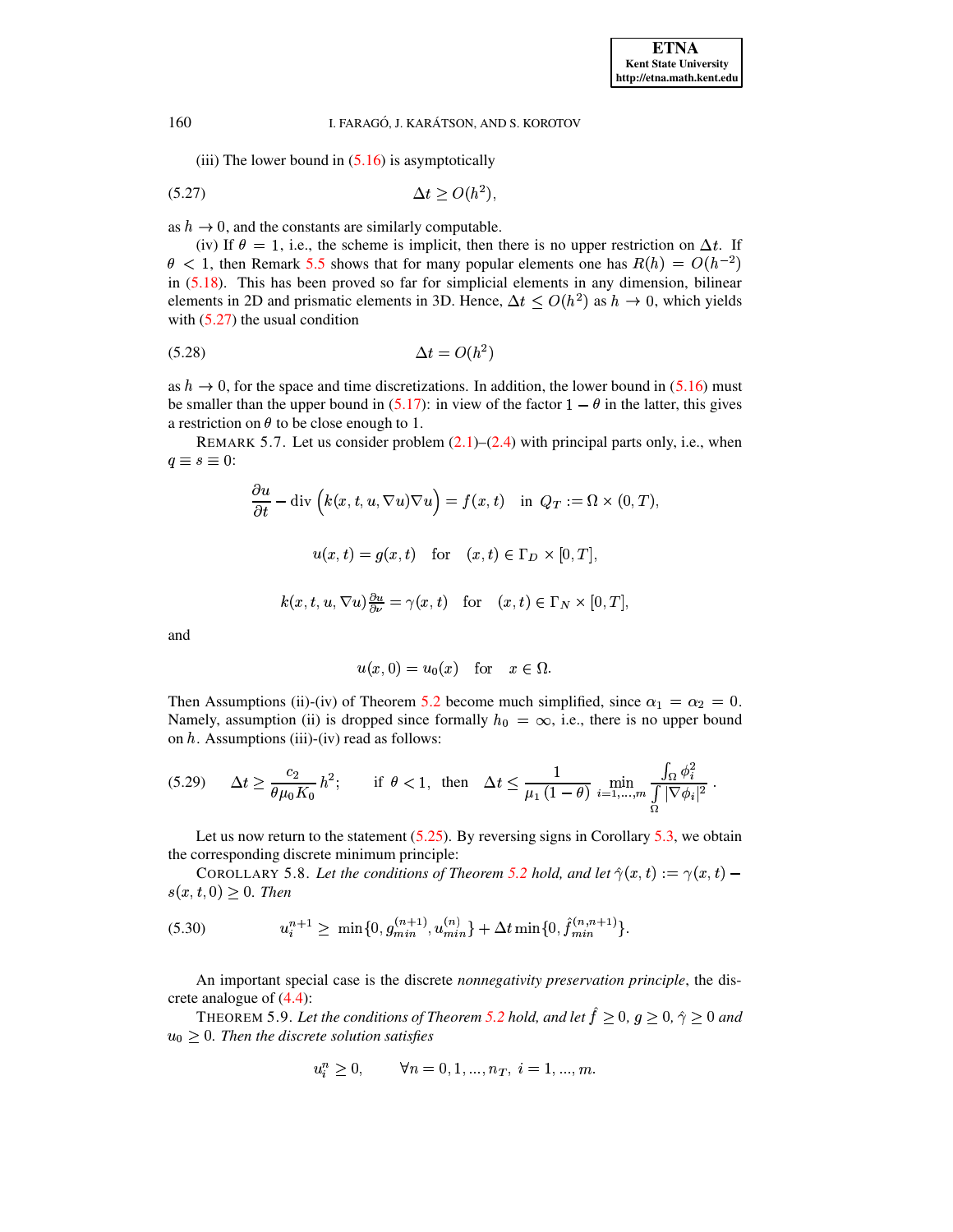*Proof.* Assumptions  $\hat{f} \ge 0$ ,  $g \ge 0$  and  $\hat{\gamma} \ge 0$  imply  $g_{min}^{(n+1)} \ge 0$  and  $\hat{f}_{min}^{(n,n+1)}$  for all n and  $i$ . Hence  $(5.30)$  becomes

$$
u_i^{n+1} \ge \ \min\{0, u_{min}^{(n)}\}.
$$

Here assumption  $u_0 \ge 0$  implies  $u_{min}^{(0)} \ge 0$ . Hence we obtain by induction that  $u_{min}^{(n)} \ge 0$  for all  $n$ .

By Theorem 5.9,  $u^h$  is nonnegative at each node point. Properties (3.1)–(3.2) of the basis functions imply that the FEM solution  $u^h(., n\Delta t)$  is also nonnegative for all time levels  $n\Delta t$ . If, in addition, we extend the solutions to  $Q_T$  with values between those on the neighbouring time levels, e.g., with the method of lines, then we obtain that the discrete solution satisfies

$$
u^h \ge 0 \quad \text{on} \quad Q_T.
$$

<span id="page-12-2"></span>5.3. The DMP: problems with superlinear growth. In this subsection we allow stronger growth of the nonlinearities q and s than above, i.e., we return to Assumption 2.1 (A4). For this we need some extra technical assumptions and results. Let us first summarize the additional conditions.

ASSUMPTION 5.10.

(B1) We restrict ourselves to the case of an implicit scheme:

<span id="page-12-0"></span> $\theta=1.$ 

- (B2)  $V_h$  is made up by linear, bilinear or prismatic elements.
- (B3) The coefficient on  $\Gamma_N$  satisfies  $\hat{\gamma}(x,t) := \gamma(x,t) s(x,t,0) \equiv 0$ . Further,  $\Gamma_D \neq \emptyset$ .
- (B4) The exact solution satisfies  $u(.,t) \in W^{1,q}(\Omega)$  for some  $q > 2$  (if  $d = 2$ ) or some  $q \ge 2d/(d-(d-2)(p_1-2))$  (if  $d \ge 3$ ) for all  $t \in [0, T]$ .
- (B5) The discretization satisfies  $M_{p_1} := \sup_{t \in [0,T]} ||u(.,t) u_h(.,t)||_{L^{p_1}(\Omega)} < \infty$ .

Now, by [1], under Assumption 2.1 (A4), we recall the Sobolev embedding estimates

$$
(5.31) \t ||v||_{L^{p_1}(\Omega)} \leq C_{\Omega, p_1} ||v||_{H_D^1}, \t ||v||_{L^{p_2}(\Gamma_N)} \leq C_{\Gamma_N, p_2} ||v||_{H_D^1}, \quad \forall v \in H_D^1(\Omega),
$$

<span id="page-12-3"></span>with some constants  $C_{\Omega, p_1}, C_{\Gamma_N, p_2} > 0$  independent of v.

LEMMA 5.11. Let  $V_h$  be made up by linear, bilinear or prismatic elements. Then there exists a constant  $c_{p_2} > 0$ , such that

$$
(5.32) \t\t\t ||v||_{L^{p_2}(\Gamma_N)} \leq c_{p_2} h^{-1} ||v||_{L^2(\Omega)}, \t\t \forall v \in V_h.
$$

*Proof.* We have

<span id="page-12-1"></span>
$$
||v||_{H_D^1}^2 := \int_{\Omega} |\nabla v|^2 \leq \int_{\Omega} v^2 \max_{v \in V_h} \frac{\int_{\Omega} |\nabla v|^2}{\int_{\Omega} v^2} \leq c_{p_2} \cdot R(h) \int_{\Omega} v^2,
$$

where  $R(h)$  comes from (5.18) and, as seen before, satisfies  $R(h) = O(h^{-2})$ . This, combined with  $(5.31)$ , yields the required estimate.  $\Box$ 

Now we consider the full discretization (5.7) for  $\theta = 1$ :

(5.33) 
$$
\mathbf{M} \mathbf{u}^{n+1} + \Delta t \mathbf{K} (\mathbf{u}^{n+1}) \mathbf{u}^{n+1} = \mathbf{M} \mathbf{u}^n + \Delta t \, \hat{\mathbf{f}}^{(n)}.
$$

161

**ETNA Kent State University** http://etna.math.kent.edu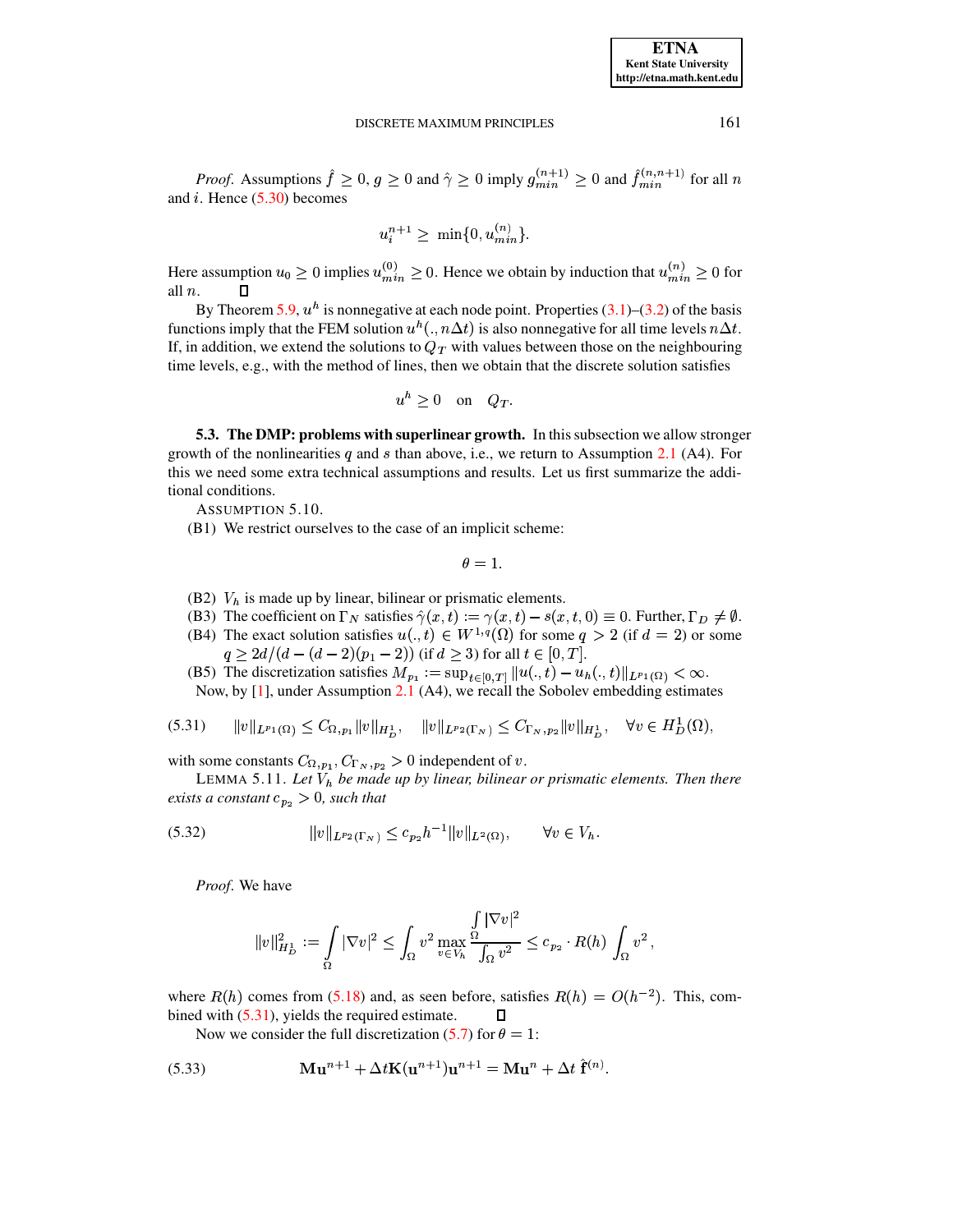Let  $u^{n+1} \in V_h$  denote the function with coefficient vector  $u^{n+1}$ , and let  $f^n(x) := f(x, n\Delta t)$ . Then, by the definition of the mass and stiffness matrices,  $(5.33)$  implies

$$
(5.34) \qquad \int_{\Omega} u^{n+1}v + \Delta t \, B(u^{n+1}; u^{n+1}, v) = \int_{\Omega} u^n v + \Delta t \left( \int_{\Omega} \hat{f}^n v + \int_{\Gamma_N} \hat{\gamma}^n v \right), \quad \forall v \in V_h.
$$

<span id="page-13-2"></span>Here, from Assumption 5.10 (B3), the integral on  $\Gamma_N$  vanishes. Furthermore, recall that  $\hat{f} \in L^{\infty}(Q_T)$  by Assumption 2.1 (A2).

LEMMA 5.12. If Assumption 5.10 holds, then for all  $t \in [0, T]$ ,

<span id="page-13-1"></span>
$$
||u(.,t)||_{L^{p_1}(\Omega)} \leq ||u^0||_{L^{p_1}(\Omega)} + T(\operatorname{meas}(\Omega))^{\frac{1}{p_1}} ||\hat{f}||_{L^{\infty}(Q_T)}.
$$

*Proof.* Let  $v = |u|^{p_1-2}u$ , which satisfies  $\nabla v = (p_1 - 1)|u|^{p_1-2}\nabla u$ . By assumption (B4),  $|\nabla u| \in L^q(\Omega)$ , and it is easy to see from the condition on q that  $|u|^{p_1-2} \in L^{q'}(\Omega)$ , where  $(1/q) + (1/q') = 1/2$ . This implies by Hölder's inequality that  $|\nabla v| \in L^2(\Omega)$ . That is, for all fixed t we have  $v(.,t) \in H_D^1(\Omega)$ . Hence, we can set it in (5.2):  $(5.35)$ 

$$
\int_{\Omega} \frac{\partial u}{\partial t} |u|^{p_1-2} u \, dx + B(u; u, |u|^{p_1-2} u) = \int_{\Omega} \hat{f} |u|^{p_1-2} u \, dx, \qquad \forall v \in H_D^1(\Omega), \quad t \in (0, T),
$$

where we have used that  $\hat{\gamma} \equiv 0$ . Let

<span id="page-13-0"></span>
$$
N(t):=\|u(.,t)\|_{L^{p_1}(\Omega)}^{p_1}=\int\limits_{\Omega}|u(x,t)|^{p_1}\,dx
$$

Then  $N'(t) = \int_{\Omega} p_1 |u|^{p_1-2} u \frac{\partial u}{\partial t} dx$ . Further, using (5.3) and that  $\nabla v = (p_1 - 1)|u|^{p_1-2} \nabla u$ , we obtain

$$
B(u;u,|u|^{p_1-2}u)=\int_{\Omega}\Bigl(k(x,t,u,\nabla u)(p_1-1)|u|^{p_1-2}|\nabla u|^2
$$

$$
+r(x,t,u)|u|^{p_1}\Big)\,dx+\int\limits_{\Gamma_N}z(x,t,u)|u|^{p_1}\,d\sigma\geq 0.
$$

Hence, the left-hand side of (5.35) is estimated below by  $N'(t)/p_1$ . Using Hölder's inequality for the right-hand side of  $(5.35)$ , we obtain

$$
\frac{1}{p_1}N'(t) \leq \|\hat{f}(.,t)\|_{L^{p_1}(\Omega)}\|u(.,t)\|_{L^{p_1}(\Omega)}^{p_1-1} \leq (\text{meas}(\Omega))^{\frac{1}{p_1}}\|\hat{f}\|_{L^{\infty}(Q_T)} N(t)^{\frac{p_1-1}{p_1}}.
$$

Excluding the trivial case  $u \equiv 0$ , we can divide by  $N(t)^{\frac{p_1-1}{p_1}}$  and integrate from 0 to t to obtain

$$
N(t)^{\frac{1}{p_1}} - N(0)^{\frac{1}{p_1}} \leq T(\operatorname{meas}(\Omega))^{\frac{1}{p_1}} \|\hat{f}\|_{L^{\infty}(Q_T)}
$$

<span id="page-13-3"></span>which is the desired estimate.

LEMMA 5.13. (1) If Assumptions 5.10 (B1) and (B3) hold, then the norms  $||u^n||_{L^2(\Omega)}$ are bounded independently of n and  $V_h$ :

 $\Box$ 

$$
||u^n||_{L^2(\Omega)} \le ||u^0||_{L^2(\Omega)} + T(\operatorname{meas}(\Omega))^{\frac{1}{2}} ||f||_{L^{\infty}(Q_T)} =: K_{L_2}.
$$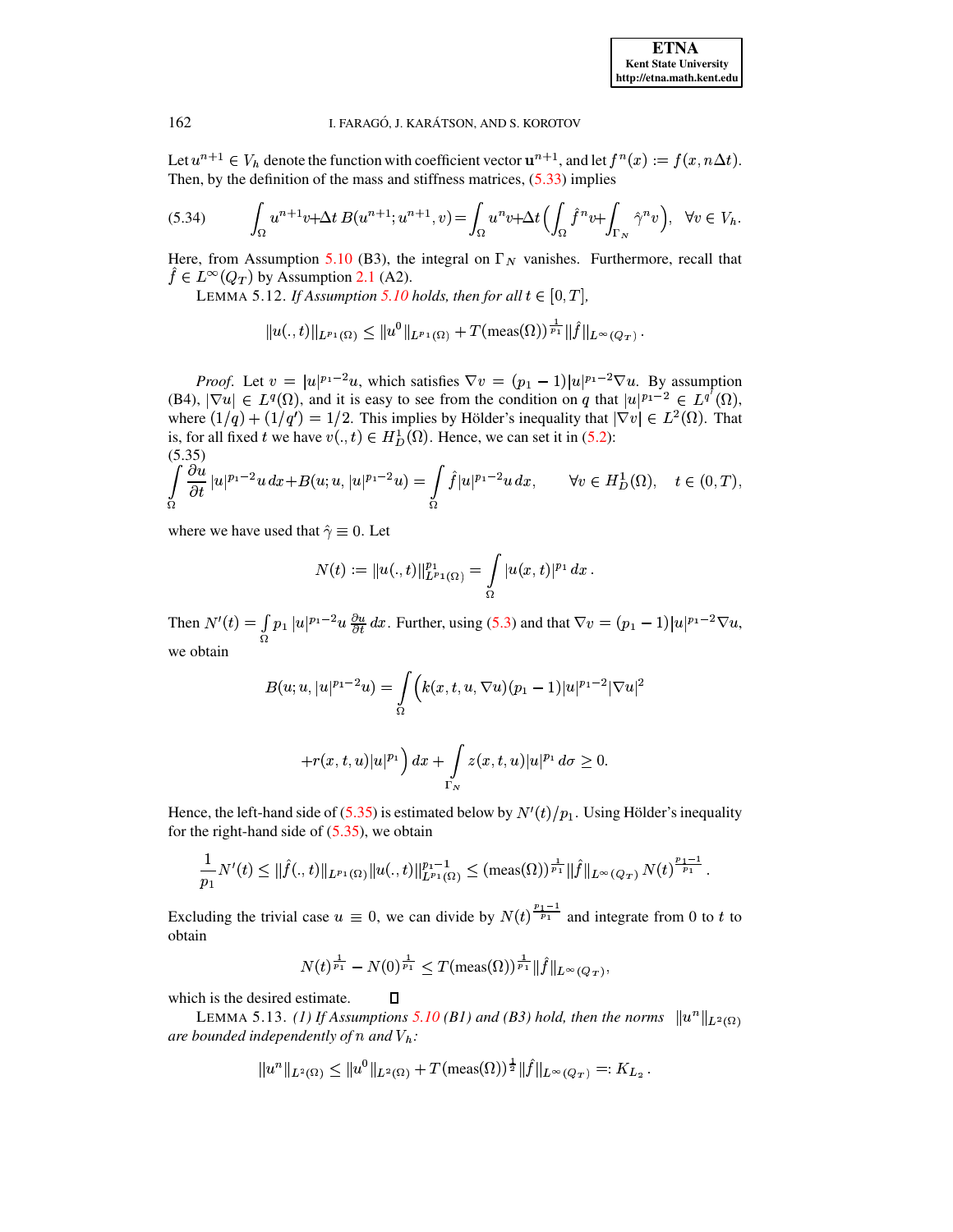*(2)* If all assumptions in Assumption [5.10](#page-12-2) hold, then the norms  $\|u^n\|_{L^{p_1}(\Omega)}$  are bounded independently of  $n$  and  $V_h$ :

$$
||u^n||_{L^{p_1}(\Omega)} \leq M_{p_1} + ||u^0||_{L^{p_1}(\Omega)} + T(\operatorname{meas}(\Omega))^{\frac{1}{p_1}} ||\hat{f}||_{L^{\infty}(Q_T)} =: K_{p_1,\Omega}.
$$

*Proof.* (1) Setting  $v = u^{n+1}$  in [\(5.34\)](#page-13-1), we obtain

$$
(5.36) \qquad \int_{\Omega} \left( u^{n+1} \right)^2 + \Delta t \, B(u^{n+1}; u^{n+1}, u^{n+1}) = \int_{\Omega} u^n u^{n+1} + \Delta t \int_{\Omega} \hat{f}^n u^{n+1}.
$$

To estimate below, the bilinear form can be dropped from the left-hand side since it is coercive. Using Cauchy-Schwarz inequalities, we have

$$
||u^{n+1}||_{L^{2}(\Omega)}^{2} \leq ||u^{n}||_{L^{2}(\Omega)}||u^{n+1}||_{L^{2}(\Omega)} + \Delta t ||\hat{f}^{n}||_{L^{2}(\Omega)}||u^{n+1}||_{L^{2}(\Omega)}.
$$

Dividing by  $||u^{n+1}||_{L^2(\Omega)}$  and repeating the argument *n* times, we obtain

$$
||u^{n+1}||_{L^2(\Omega)} \leq ||u^0||_{L^2(\Omega)} + (n+1)\Delta t||\hat{f}^n||_{L^2(\Omega)},
$$

<span id="page-14-0"></span>where the r.h.s. is bounded since  $(n+1)\Delta t \leq T$  and  $\|\hat{f}^n\|_{L^2(\Omega)} \leq (\text{meas}(\Omega))^{\frac{1}{2}} \|\hat{f}\|_{L^{\infty}(Q_T)}$ .

(2) It follows directly from Lemma  $5.12$  and assumption (B5).

Lemmas [5.11](#page-12-3) and [5.13](#page-13-3) imply

COROLLARY 5.14. *We have*

<span id="page-14-4"></span>
$$
||u^n||_{L^{p_2}(\Gamma_N)}\le K_{p_2,\Gamma_N}h^{-1},
$$

<span id="page-14-3"></span>where the constant  $K_{p_2,\Gamma_N} > 0$  is bounded independently of n and  $V_h$ .<br>
THEOREM 5.15 *Let problem* (2.1)–(2.4) satisfy Assumption 2.1 and Ass

THEOREM 5.15. *Let problem [\(2.1\)](#page-1-0)–[\(2.4\)](#page-1-1) satisfy Assumption [2.1](#page-1-4) and Assumption [5.10.](#page-12-2) Let us* consider a family of finite element subspaces  $V = \{V_h\}_{h\to 0}$ , where the family of *associated FE meshes is regular as in Definition [5.1.](#page-8-3) Let the following assumptions hold:*

*(i) for any*  $i = 1, ..., m$ ,  $j = 1, ..., \overline{m}$   $(i \neq j)$ , *if* meas(supp  $\phi_i \cap \text{supp } \phi_j$ ) > 0, then

$$
(5.37) \qquad \nabla \phi_i \cdot \nabla \phi_j \le 0 \text{ on } \Omega \quad \text{and} \quad \int_{\Omega} \nabla \phi_i \cdot \nabla \phi_j \le -K_0 \, h^{d-2}
$$

with some constant  $K_0 > 0$  independent of  $i, j$  and  $h$ ;

<span id="page-14-1"></span>*(ii)* the mesh parameter h satisfies  $h < h_0$ , where  $h_0 > 0$  is the first positive root of the *equation*

$$
(5.38) \qquad -\frac{\mu_0 K_0}{c_2} \frac{1}{h^2} + \alpha_1 + \frac{\alpha_2}{h} + \frac{\beta_1 K_{p_1, \Omega}^{p_1 - 2}}{h^{\gamma_1}} + \frac{\beta_2 K_{p_2, \Gamma_N}^{p_2 - 2}}{h^{\gamma_2}} = 0,
$$

<span id="page-14-2"></span>where the numbers  $0 < \gamma_1, \gamma_2 < 2$  are defined below in [\(5.40\)](#page-15-0), [\(5.41\)](#page-15-1), respectively; *(iii) we have*

(5.39)

$$
\Delta t \geq \frac{c_2 h^2}{\theta \left(\mu_0 K_0 - c_2 \alpha_1 h^2 - c_2 \alpha_2 h - c_2 \beta_1 K_{p_1,\Omega}^{p_1-2} h^{2-\gamma_1} - c_2 \beta_2 K_{p_2,\Gamma_N}^{p_2-2} h^{2-\gamma_2}\right)}.
$$

*Then the matrices*  $\mathbf{A}(\mathbf{u}^{n+1})$  *and*  $\mathbf{B}(\mathbf{u}^n)$ *, defined in* [\(5.8\)](#page-7-1)–[\(5.9\)](#page-7-6)*, have the following properties:* 

- $(i)$   $A(\mathbf{u}^{n+1})_{ij} \leq 0, \quad i \neq j, i = 1, ..., m, j = 1, ..., \overline{m};$
- $(B(\mathbf{u}^n)_{ii} \geq 0, \quad i = 1, ..., m.$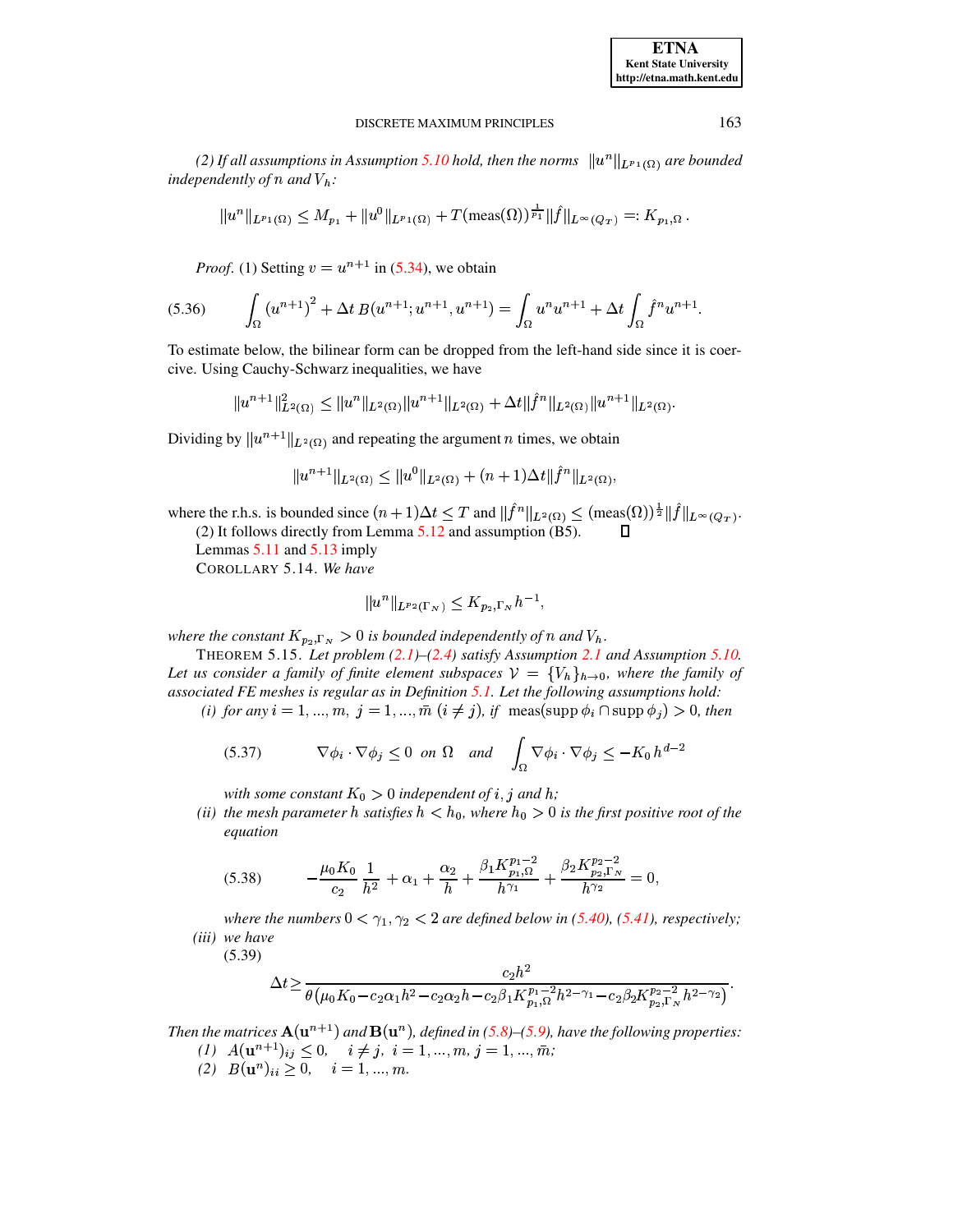*Proof.* We follow the proof of Theorem [5.2.](#page-8-8) As a first difference, instead of  $u_h$  in the arguments, we must consider the functions  $u^{n+1}$  (for **A**) and  $u^n$  (for **B**) that have the coefficient vectors  $\mathbf{u}^{n+1}$  and  $\mathbf{u}^n$ , respectively.

(1) Since we now have  $(2.6)$  instead of  $(5.10)$ , the first estimate in  $(5.22)$  is replaced by

$$
\int_{\Omega} r(x,t,u^{n+1}) \phi_j \phi_i \leq \int_{\Omega} (\alpha_1 + \beta_1 |u^{n+1}|^{p_1-2}) \phi_j \phi_i \leq \alpha_1 \text{meas}(\Omega_{ij}) + \beta_1 \int_{\Omega_{ij}} |u^{n+1}|^{p_1-2}.
$$

Here the first term is bounded by  $\alpha_1 c_2 h^d$  as before. To estimate the second term, we use Hölder's inequality:

$$
\int_{\Omega_{ij}}|u^{n+1}|^{p_1-2}\leq \|u^{n+1}\|_{L^{p_1}(\Omega_{ij})}^{p_1-2}\|1\|_{L^{p_1}(\Omega_{ij})}^2.
$$

For the first factor, we use Lemma  $5.13(2)$  $5.13(2)$  to find that

$$
||u^{n+1}||_{L^{p_1}(\Omega_{ij})}^{p_1-2} \le ||u^{n+1}||_{L^{p_1}(\Omega)}^{p_1-2} \le K_{p_1,\Omega}^{p_1-2}.
$$

The second factor satisfies, by  $(5.21)$ ,

$$
||1||_{L^{p_1}(\Omega_{ij})}^2 = \left(\text{meas}(\Omega_{ij})\right)^{2/p_1} \le c_2 h^{\frac{2d}{p_1}} \equiv c_2 h^{d-\gamma_1},
$$

<span id="page-15-0"></span>with

$$
(5.40) \t\t\t \gamma_1 := d - \frac{2d}{p_1} < 2,
$$

since from Assumption [2.1](#page-1-4) (A4), we have  $\frac{2d}{n} > d - 2$ . Hence,

$$
\int_{\Omega_{ij}} |u^{n+1}|^{p_1-2} \leq K_{p_1,\Omega}^{p_1-2} c_2 h^{d-\gamma_1},
$$

and, altogether,

$$
\int_{\Omega} r(x, t, u^{n+1}) \phi_j \phi_i \leq \alpha_1 c_2 h^d + \beta_1 K_{p_1, \Omega}^{p_1 - 2} c_2 h^{d - \gamma_1}.
$$

Similarly,

$$
\int_{\Gamma_N} z(x, t, u^{n+1}) \phi_j \phi_i \leq \alpha_2 c_2 h^{d-1} + \beta_2 \int_{\Gamma_{ij}} |u^{n+1}|^{p_2 - 2},
$$

and here, for  $d = 2, 3$  we use Corollary [5.14](#page-14-0) and [\(5.13\)](#page-8-4) to obtain

$$
\int_{\Gamma_{ij}} |u^{n+1}|^{p_2-2} \le ||u^{n+1}||_{L^{p_2}(\Gamma_{ij})}^{p_2-2} ||1||_{L^{p_2}(\Gamma_{ij})}^2 \le ||u^{n+1}||_{L^{p_2}(\Gamma_N)}^{p_2-2} (\text{meas}(\Gamma_{ij}))^{2/p_2}
$$

$$
\leq K_{p_2,\Gamma_N}^{p_2-2}c_2h^{2-p_2+\frac{2(d-1)}{p_2}} \equiv K_{p_2,\Gamma_N}^{p_2-2}c_2h^{d-\gamma_2},
$$

<span id="page-15-1"></span>where

$$
(5.41) \t\t\t\t\t\t\gamma_2:=d-2+p_2-\frac{2(d-1)}{p_2}<2,
$$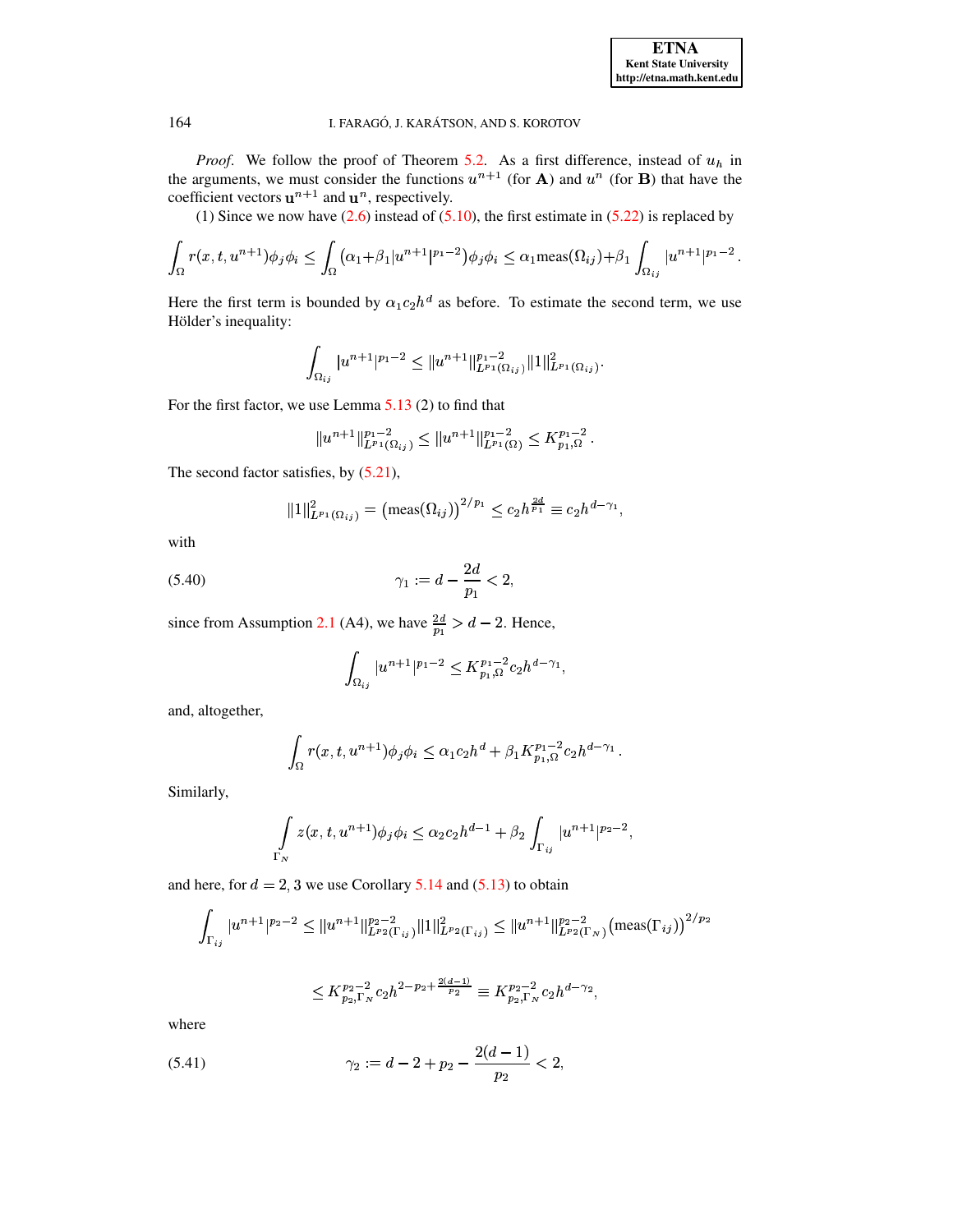from assumption  $p_2 \leq 2.5$ . Summing up, using the above and [\(5.23\)](#page-9-6), we obtain

$$
A(\mathbf{u}^h)_{ij} \leq c_2 h^d \left[ 1 + \theta \Delta t \left( -\frac{\mu_0 K_0}{c_2} \frac{1}{h^2} + \alpha_1 + \frac{\alpha_2}{h} + \frac{\beta_1 K_{p_1, \Omega}^{p_1 - 2}}{h^{\gamma_1}} + \frac{\beta_2 K_{p_2, \Gamma_N}^{p_2 - 2}}{h^{\gamma_2}} \right) \right].
$$

Since  $h < h_0$  for  $h_0$  defined in [\(5.38\)](#page-14-1), it follows that we have a negative coefficient of  $\theta \Delta t$ above, and from  $(5.39)$  we obtain that the expression in the large brackets is nonpositive. Hence  $A(\mathbf{u}^h)_{ij} \leq 0$ .

(2) For the implicit scheme,  $\mathbf{B}(\mathbf{u}^n)$  coincides with the mass matrix **M**, whose diagonal entries are positive. П

<span id="page-16-2"></span>Similarly to the sublinear case, we can derive the corresponding discrete maximum, minimum and nonnegativity preservation principles. We only formulate here the latter:

COROLLARY 5.16. Let the conditions of Theorem [5.15](#page-14-3) hold, and let  $\hat{f} \geq 0$ ,  $g \geq 0$ ,  $\hat{\gamma} \geq 0$ and  $u_0 \geq 0$ . Then the discrete solution satisfies  $u_i^n \geq 0$ , for  $n = 0, 1, ..., n_T$ ,  $i = 1, ..., m$ .

<span id="page-16-1"></span><span id="page-16-0"></span>**5.4. Geometric properties of the space mesh.** In order to satisfy condition [\(5.37\)](#page-14-4), the most direct way is to require

$$
\nabla \phi_i \cdot \nabla \phi_j \le -K_0 \, h^{-2}
$$

pointwise on the common support of these basis functions. In view of well-known formulae (see, e.g., [\[2,](#page-17-2) [7,](#page-18-4) [25,](#page-18-12) [30\]](#page-18-14)), the above condition has a nice geometric interpretation: in the case of simplicial meshes, it is sufficient if the employed mesh is uniformly acute  $[4, 25]$  $[4, 25]$  $[4, 25]$ . In the case of bilinear elements, condition [\(5.42\)](#page-16-1) is equivalent to the so-called strict non-narrowness of the meshes; see [\[12,](#page-18-7) [19\]](#page-18-9). The case of prismatic finite elements is treated in [\[18\]](#page-18-8).

These conditions are sufficient but not necessary. For instance, for linear elements, some obtuse interior angles may occur in the simplices of the meshes, just as for linear problems (see, e.g.,  $[24]$ ), or one can require [\(5.42\)](#page-16-1) only on a proper subpart of each intersection of supports with asymptotically nonvanishing measure, see more details in [\[21\]](#page-18-20). These weaker conditions may allow in general easier mesh adaptive procedures that preserve the DMP.

**5.5. Examples.** We give two real-life examples where discrete nonnegativity can be derived for suitable discretizations.

# **(a) Nonlinear heat conduction.**

<span id="page-16-3"></span>Heat conduction in a body  $\Omega \subset \mathbb{R}^3$  with nonlinear diffusion coefficient is often described by the model

(5.43) 
$$
\frac{\partial u}{\partial t} - \text{div}\left(k(x, t, u)\nabla u\right) = f(x, t)
$$

in  $Q_T := \Omega \times (0,T)$ , where  $T > 0$  is the time interval considered; see, e.g., [\[15\]](#page-18-21). The usual boundary and initial conditions are

$$
(5.44) \t\t u(x,t) = g(x,t) \tfor (x,t) \in \Gamma_D \times [0,T],
$$

(5.45) 
$$
k(x, t, u) \frac{\partial u}{\partial \nu} = \gamma(x, t) \quad \text{for} \quad (x, t) \in \Gamma_N \times [0, T],
$$

<span id="page-16-4"></span>and

(5.46) 
$$
u(x, 0) = u_0(x)
$$
 for  $x \in \Omega$ ,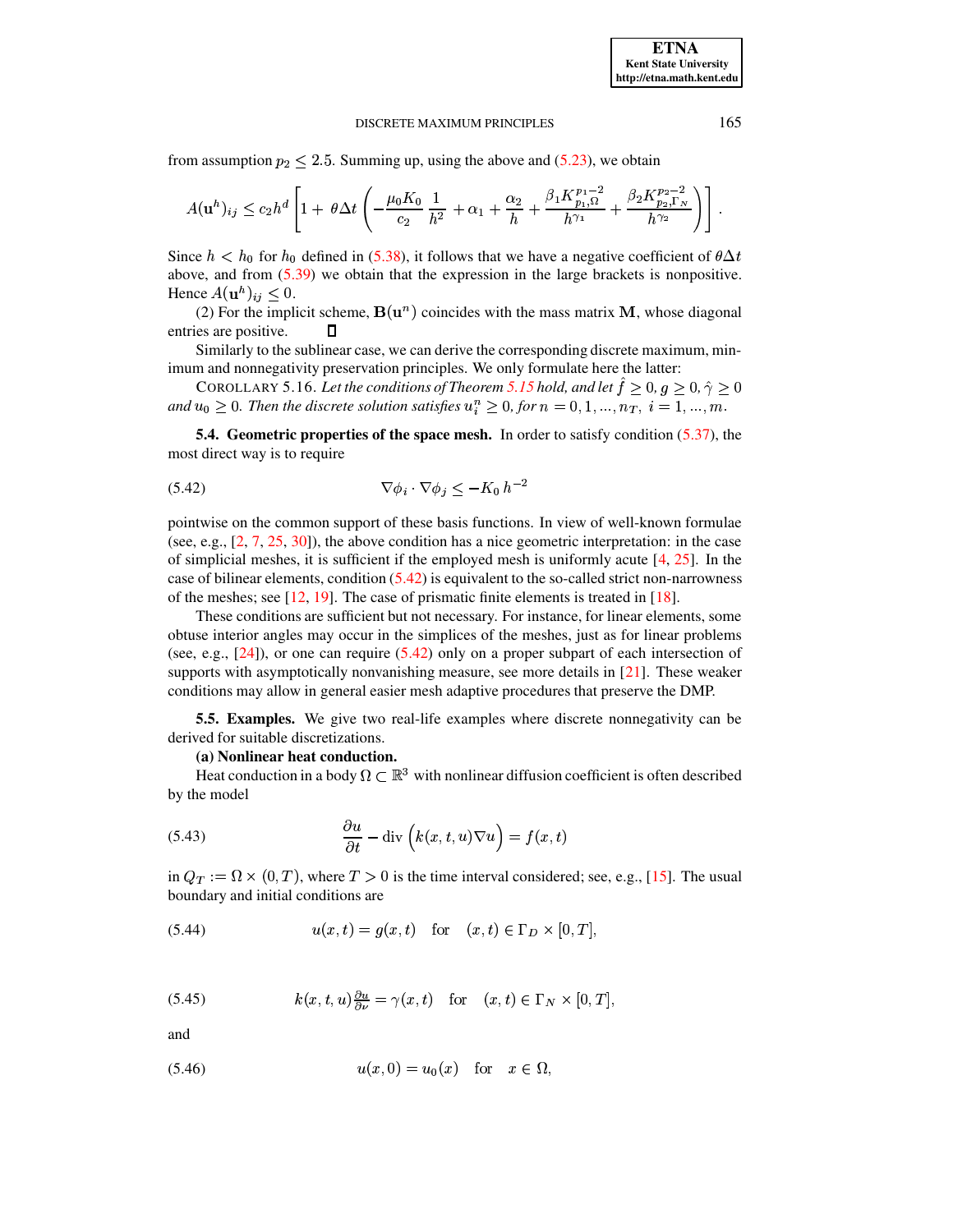where all coefficients are bounded nonnegative measurable functions and  $k$  has a positive lower bound. The function u describes the temperature. Hence  $u \geq 0$ .

**(b) Reaction-diffusion problems.**

<span id="page-17-6"></span>A reaction-diffusion process in a body  $\Omega \subset \mathbb{R}^d$ ,  $d = 2$  or 3, is often described by the model

(5.47) 
$$
\frac{\partial u}{\partial t} - \text{div}\left(k(x,t)\nabla u\right) + q(x,u) = f(x,t)
$$

in  $Q_T := \Omega \times (0,T)$ . The boundary and initial conditions are

$$
(5.48) \t u(x,t) = g(x,t) \t for (x,t) \in \Gamma_D \times [0,T],
$$

(5.49) 
$$
k(x,t)\frac{\partial u}{\partial \nu} + s(x,u) = \gamma(x,t) \text{ for } (x,t) \in \Gamma_N \times [0,T],
$$

<span id="page-17-7"></span>and

(5.50) 
$$
u(x, 0) = u_0(x)
$$
 for  $x \in \Omega$ ,

The function u describes the concentration. Hence  $u \geq 0$ . Here the coefficients  $k, f, g, \gamma$  and  $u_0$  are bounded nonnegative measurable functions and  $k$  has a positive lower bound. Further,  $q$  and  $s$  desribe the rate of reaction in the body and on the transmission boundary, respectively. Hence  $q(x, 0) = s(x, 0) = 0$  for all x. In various examples the reaction process is such that  $q$  and  $s$  grow along with  $u$ . Further, the rate is at most polynomial, i.e., we may assume that the growth conditions [\(2.6\)](#page-1-6) are satisfied. For instance,  $q(x, u) = u^{\sigma}$  for some  $\sigma > 1$  in some autocatalytic chemical reactions, or  $q(x, u) = \frac{1}{\varepsilon} \frac{u}{u + \kappa}$  describes the Michaelis-Menten reaction in enzyme kynetics [\[9,](#page-18-22) [23\]](#page-18-23).

In both examples, we have  $\hat{f} = f \ge 0$ ,  $g \ge 0$ ,  $\hat{\gamma} = \gamma \ge 0$  and  $u_0 \ge 0$ . Therefore we can use Theorem [5.9](#page-11-2) and Corollary [5.16,](#page-16-2) respectively, to derive the discrete nonnegativity principle:

THEOREM 5.17. *Let the full discretization satisfy the conditions of Theorem [5.2](#page-8-8) for problem [\(5.43\)](#page-16-3)–[\(5.46\)](#page-16-4), or the conditions of Theorem [5.15](#page-14-3) for problem [\(5.47\)](#page-17-6)–[\(5.50\)](#page-17-7). Then the discrete solution satisfies*  $u_i^n \geq 0$ , *for*  $n = 0, 1, ..., n_T$ ,  $i = 1, ..., m$ .

In particular, for problem  $(5.43)$ – $(5.46)$  we can use the simplified assumptions  $(5.29)$  for Theorem [5.2,](#page-8-8) as given in Remark [5.7.](#page-11-4)

Consequently, as pointed out after Theorem [5.9,](#page-11-2) if we extend the solutions to  $Q_T$  with values between those on the neighbouring time levels, e.g., by the method of lines, then the discrete solution satisfies  $u^h \geq 0$ , on  $Q_T$ .

#### REFERENCES

- <span id="page-17-4"></span><span id="page-17-2"></span>[1] R. A. ADAMS, *Sobolev Spaces*, Academic Press, New York-London, 1975.
- [2] J. BRANDTS, S. KOROTOV, AND M. KŘÍŽEK, *Dissection of the path-simplex in*  $\mathbb{R}^n$  *into*  $n$  *path-subsimplices*, Linear Algebra Appl., 421 (2007), pp. 382–393.
- <span id="page-17-1"></span>[3] J. BRANDTS, S. KOROTOV, AND M. KRˇ´IZˇ EK, *On the equivalence of regularity criteria for triangular and tetrahedral finite element partitions*, Comput. Math. Appl., 55 (2008), pp. 2227–2233.
- <span id="page-17-5"></span>[4] J. BRANDTS, S. KOROTOV, M. KRˇ´IZˇ EK, AND J. Sˇ OLC, *On nonobtuse simplicial partitions*, SIAM Rev., 51 (2009), pp. 317–335.
- <span id="page-17-3"></span><span id="page-17-0"></span>[5] P. G. CIARLET, *The Finite Element Method for Elliptic Problems*, North-Holland, Amsterdam, 1978.
- [6] P. G. CIARLET, *Discrete maximum principle for finite difference operators*, Aequationes Math., 4 (1970), pp. 338–352.